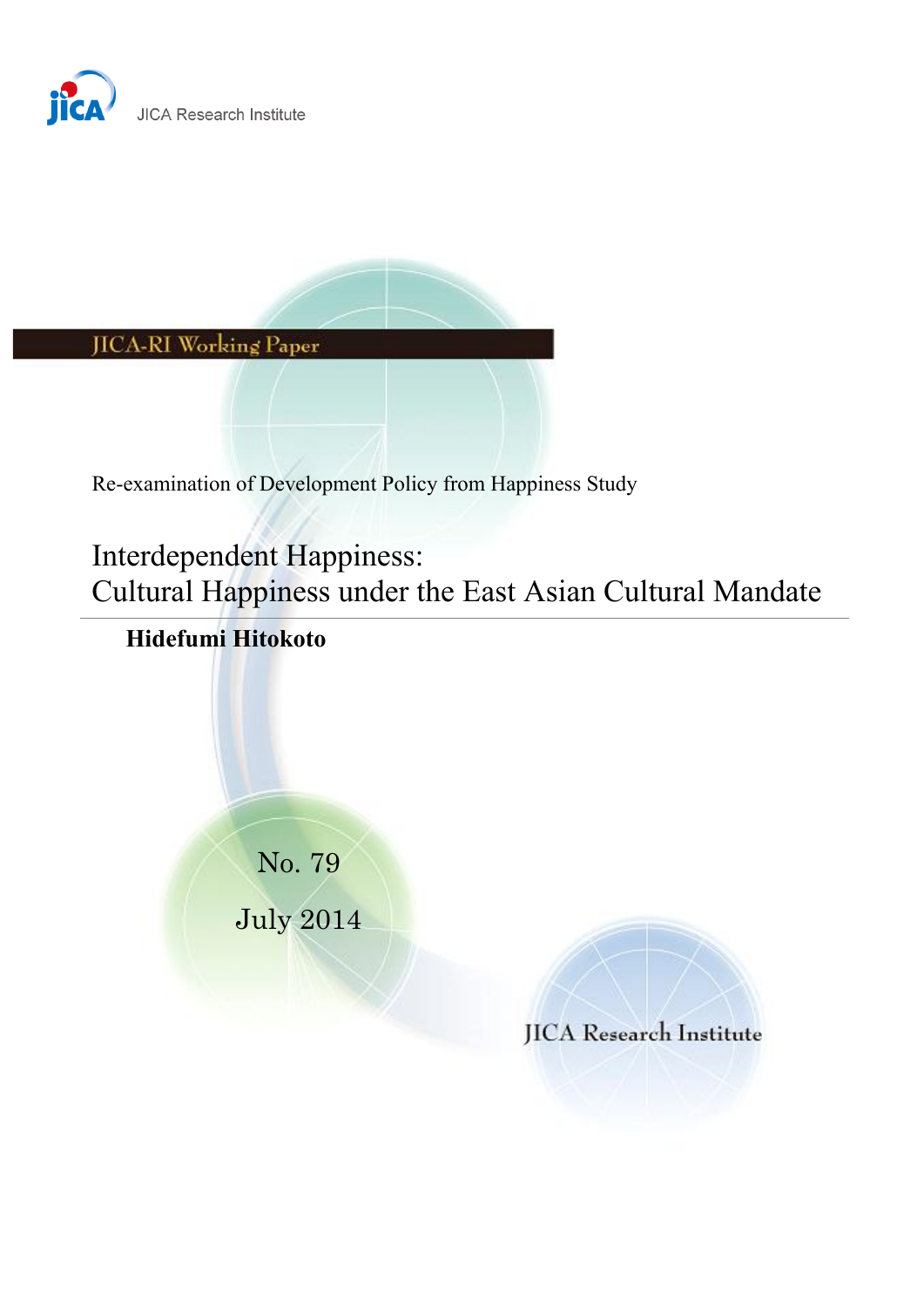

## **JICA Research Institute**

Use and dissemination of this working paper is encouraged; however, the JICA Research Institute requests due acknowledgement and a copy of any publication for which this working paper has provided input. The views expressed in this paper are those of the author(s) and do not necessarily represent the official positions of either the JICA Research Institute or JICA.

JICA Research Institute 10-5 Ichigaya Honmura-cho Shinjuku-ku Tokyo 162-8433 JAPAN TEL: +81-3-3269-3374 FAX: +81-3-3269-2054

Copyright ©2014 Japan International Cooperation Agency Research Institute All rights reserved.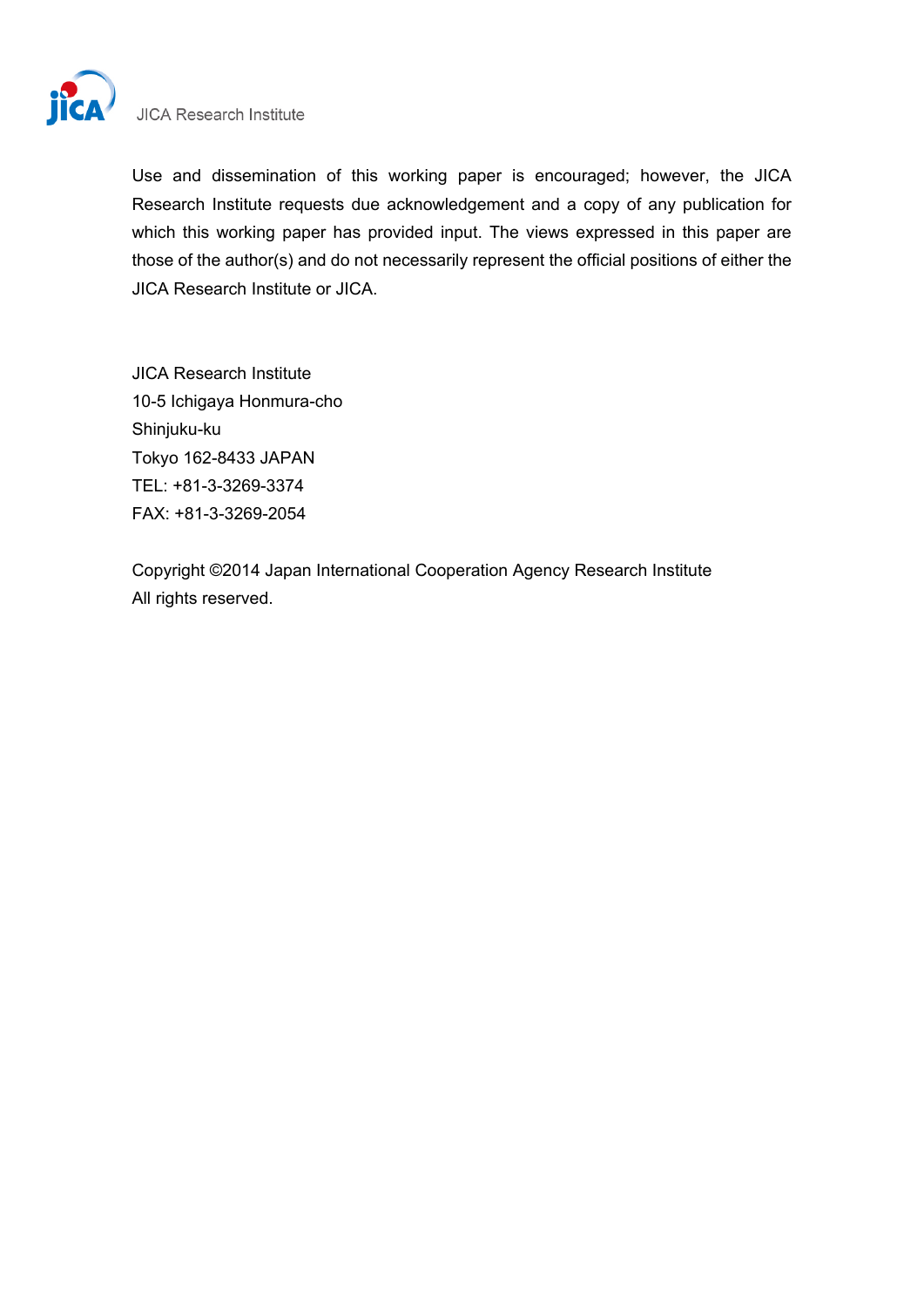## **Interdependent Happiness: Cultural Happiness under the East Asian Cultural Mandate**

Hidefumi Hitokoto<sup>\*</sup>

#### **Abstract**

-

In order to examine how socio-economic status might undermine cultural happiness shared among East Asian cultural members, the concept of interdependent happiness - harmony with others, quiescence, and ordinariness - was measured using representative adults from Thailand living in both rural and urban areas. This study draws on the previous studies which show culturally shared understandings of the self as being relational and contextual among East Asians. I argue here that among Thai people, who live by traditional Buddhist practices and are experiencing rapid economic development, those with a high socio-economic status - who earn more money, are educated for a longer period of time, and hold administrative positions - would prove to have lowered interdependent happiness. The results of the study support this claim and while objective socio-economic status showed negative correlation with the interdependent happiness, it showed a negligible correlation with general happiness. These results provide the basis for the argument that within East Asian countries increased objective socio-economic status might undermine East Asian cultural well-being.

**Keywords**: interdependent happiness, cultural well-being, socio-economic status, Thailand culture

<sup>\*</sup> Visiting Researcher (Ph.D), University of Michigan (hideckn@gmail.com)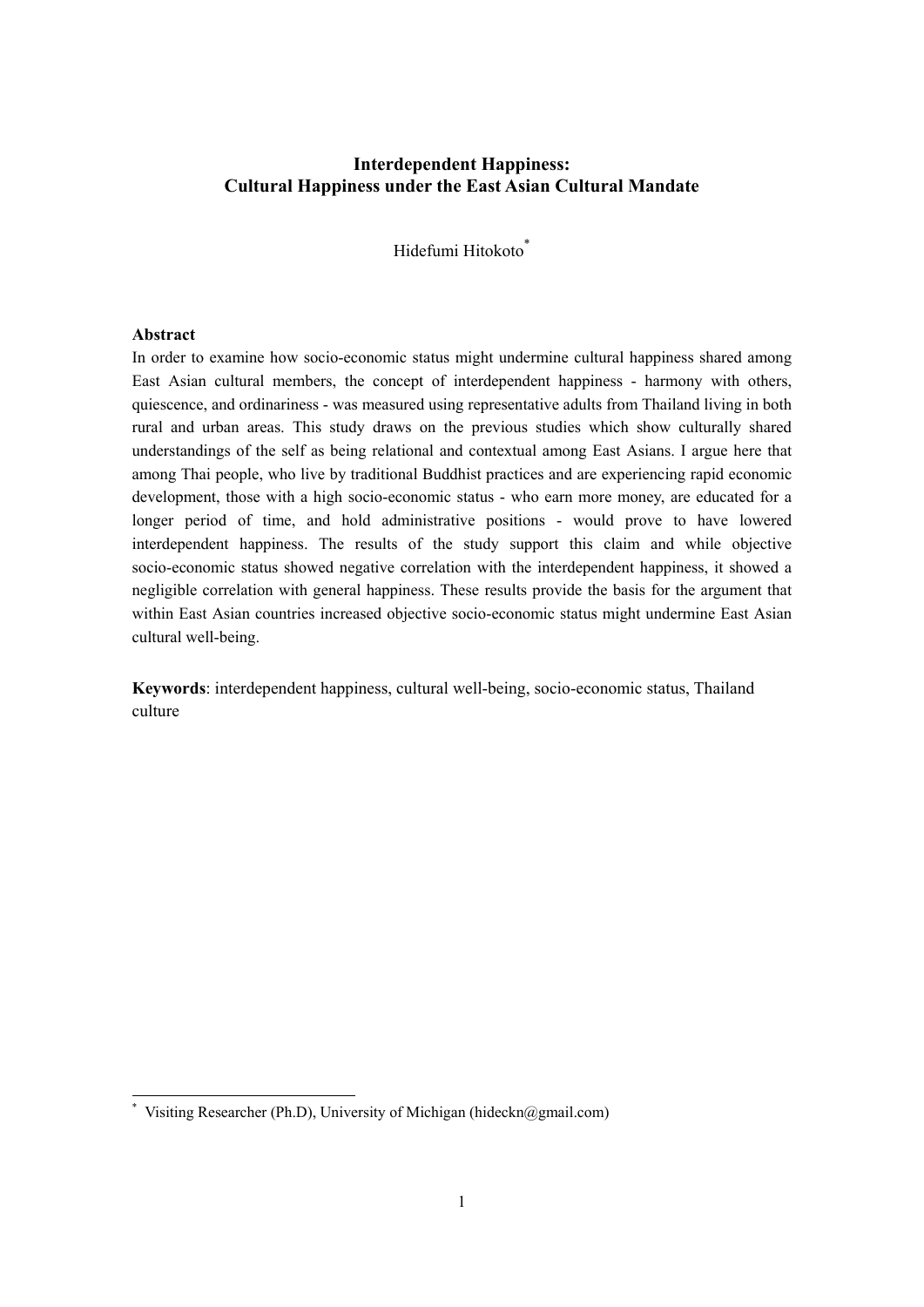## **1.Introduction**

*"In the modern West, when one thinks 'I' or 'I am,' does this necessarily imply that the 'I' so conceived must be positioned as being independent or autonomous?" -*Dalai Lama

(Varela 1997, 20)

Psychological studies of culture have been pointing to the significance of self as a vital psychological function for mental as well as physical health. As the impact of economic development increases, the aspect of self that is essentially cultural and thus intertwined with our very basic psychological mechanisms, calls for serious attention. This study is devoted to understanding happiness as rooted in the mode of self as interdependent (Markus and Conner 2013). The focus here is on the cultural context within Thailand, where one of the roots of interdependence is very much alive in the daily practice of people. It is hoped that this focus will highlight East Asian ways of happiness in the new era.

#### **2.Modes of self**

*Self-concept*, an understanding of the existence and properties of a separate self and its characteristics (Gilovich, Keltner, and Nisbett 2006), is known to be divergent across cultural contexts (Markus and Kitayama 1991). Two primary modes of self-concept are considered to be evident in guiding how we think, feel, and act in the social realm. The first is called *Independent Self-Concept*, or independent conception of the self, which we utilize when trying to choose something on our own, express our ideas, influence others around us and environment according to personal ideals, exercise our free will, and restore our individual equality. Independent self-concept is operating when we behave according to a basic notion of an individuality that is fundamentally different and unique from others.

The other, called *Interdependent Self-Concept* or interdependent conception of the self, is utilized to maintain harmonious interpersonal relationships with others, find similarities with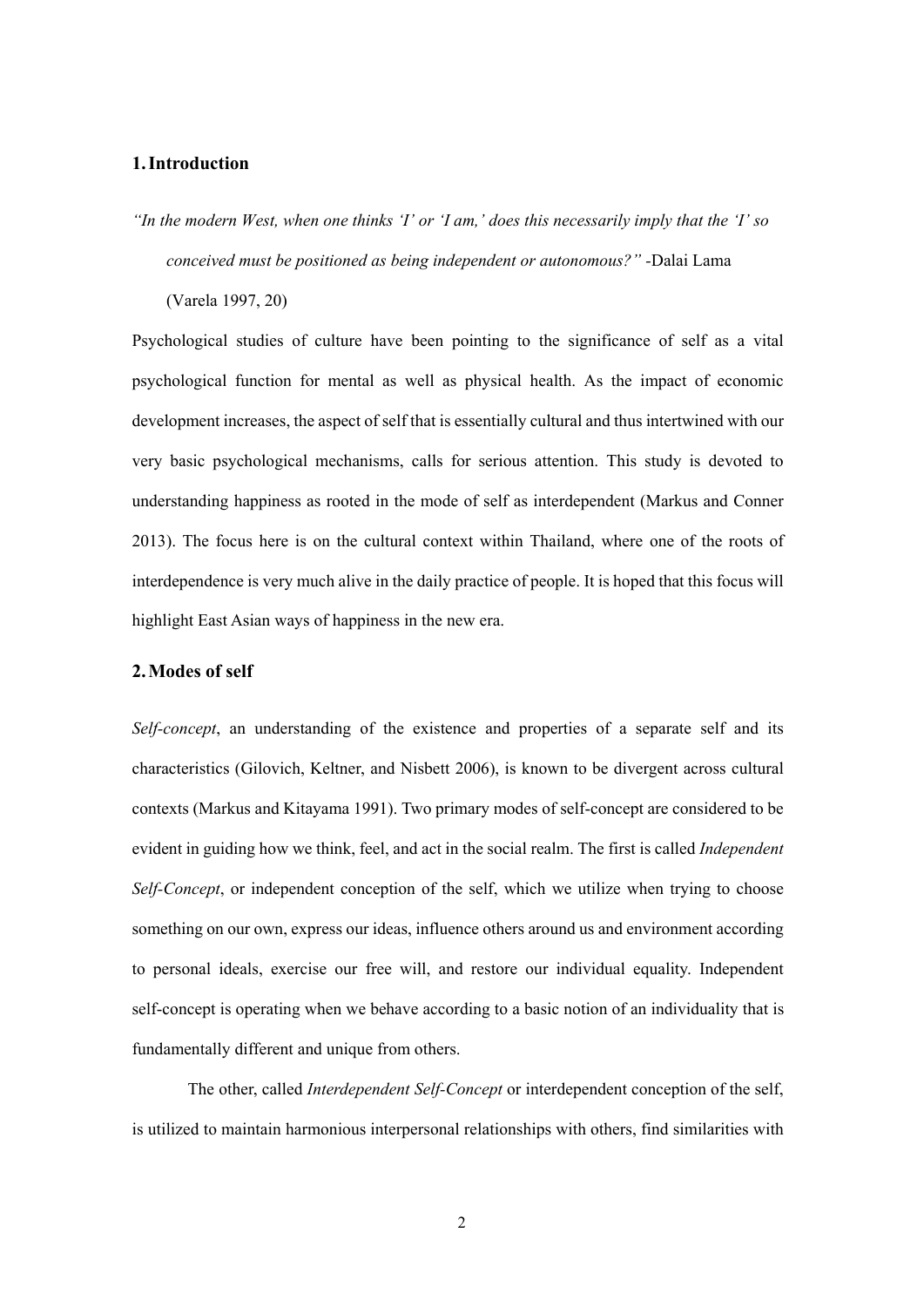others, adjust our behavior so that we can synchronize with others, preserve traditions, and be a part of a larger whole. Interdependent self-concept is operating when we behave according to the notion of a collective that is fundamentally connected and shared with others or with one's surrounding environment.

Past studies suggest that middle-class people use more of the independent side, while members of the working class use more of the interdependent one (Snibbe and Markus 2005). As these average differences may result in different institutions and unwritten norms, when there is a rapid change in a society, such as economic development, one aspect of the self might be at risk for the sake of the other.

#### **3.East Asia in a changing world**

To name one of these changes, rapid economic development lead by globalization (Kawachi and Wamala 2006) has been one of the largest upheavals after world war two. This upheaval brought with it both benefits and potential difficulties to non-western countries in general, and East Asian countries in particular. Allen et al. (2007) showed that within the past two decades, rich countries have become more individualistic, while relatively poor countries have become more collectivist. Today, wealth can be one factor that separates cultures between the two modes of self.

In Japan, between the 1950s and 2010, the average number of family members decreased from 5 to 3, the urban population doubled, and the percentage of females with tertiary schooling has increased from less than 1% to more than 20% (Hamamura 2011; Statistics Bureau 2010). Like Japan, the U.S. and Thailand have also changed within the past quarter century, as indicated by an increase in their GNI and in the expected years of schooling (World Bank 2012, Figures 1 and 2). These changes are of a similar kind to those that have occurred in Japan, as they involve an increase in average wealth. These changes have altered not only lifestyle preferences but also the socio-economic status of the population, thus directly affecting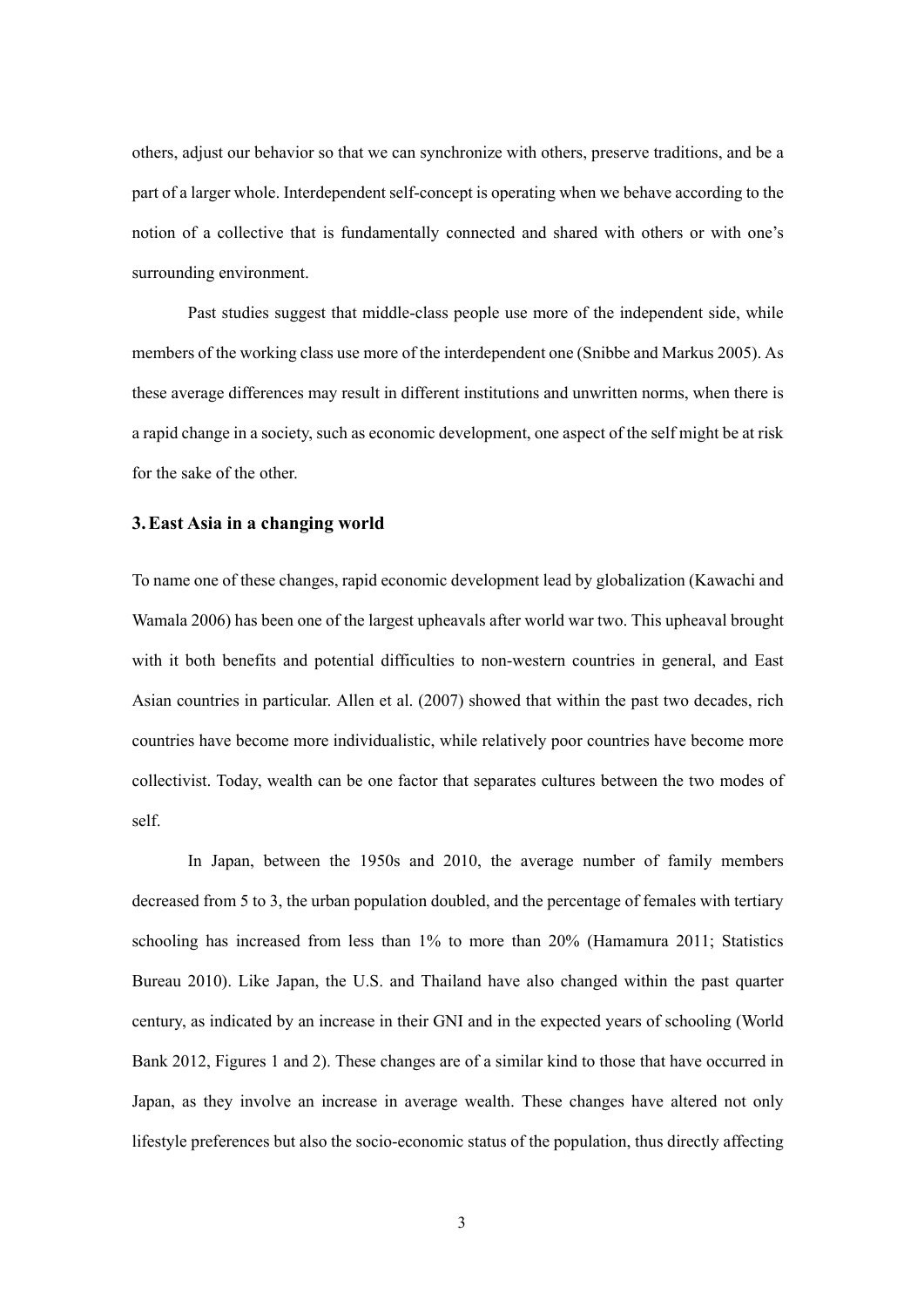how East Asians live, work, and choose their life within society. At least in the case of Japan, these changes toward more modern societal structures are further considered to have influenced people to marry later in life having first lived on their own for an extended period, to give priority to work rather than raising a child, and to live longer on their own (Muramoto 2006).

#### **4.Socio-economic status and independence**

When the level wealth within a country increases, the level of national individualism will rise (Hofstede 2001). This possible causal relationship between wealth and individualism is also true at within-country level whereby individuals with a high socio-economic status see themselves as independent (Markus and Conner 2013). High socio-economic status individuals, or those who are simply led to believe that they are rich, come to value freedom and control, behave in accordance with the notion of self-reliance, prioritize the self, and become solipsistic (Kraus et al. 2012). Although individualism is not totally destructive to the society (Allik and Realo 2004), the rising solipsism brought about by a growth in socio-economic status can undermine the interdependent self-concept and harmony orientation inherent in our identity. One of such example is the sacrifice of a type of happiness entertained by preserving harmony, quiescence, and ordinariness.

#### **5.Happiness and culture**

Contrary to the general understanding, wealth does not always lead people in a country to happiness (Inglehart et al. 2008). Particularly for the rich nations of the world, the relationship between GNP per capita and average subjective well-being (SWB) is very weak (Diener 2000). This implies that after a certain national level of wealth is achieved, people's SWB can not be explained by material wealth, and more psychological factors come into play.

People from economically developed countries with higher than expected SWB (Inglehart et al. 2008) show higher than world average individualism scores (IDV: Hofstede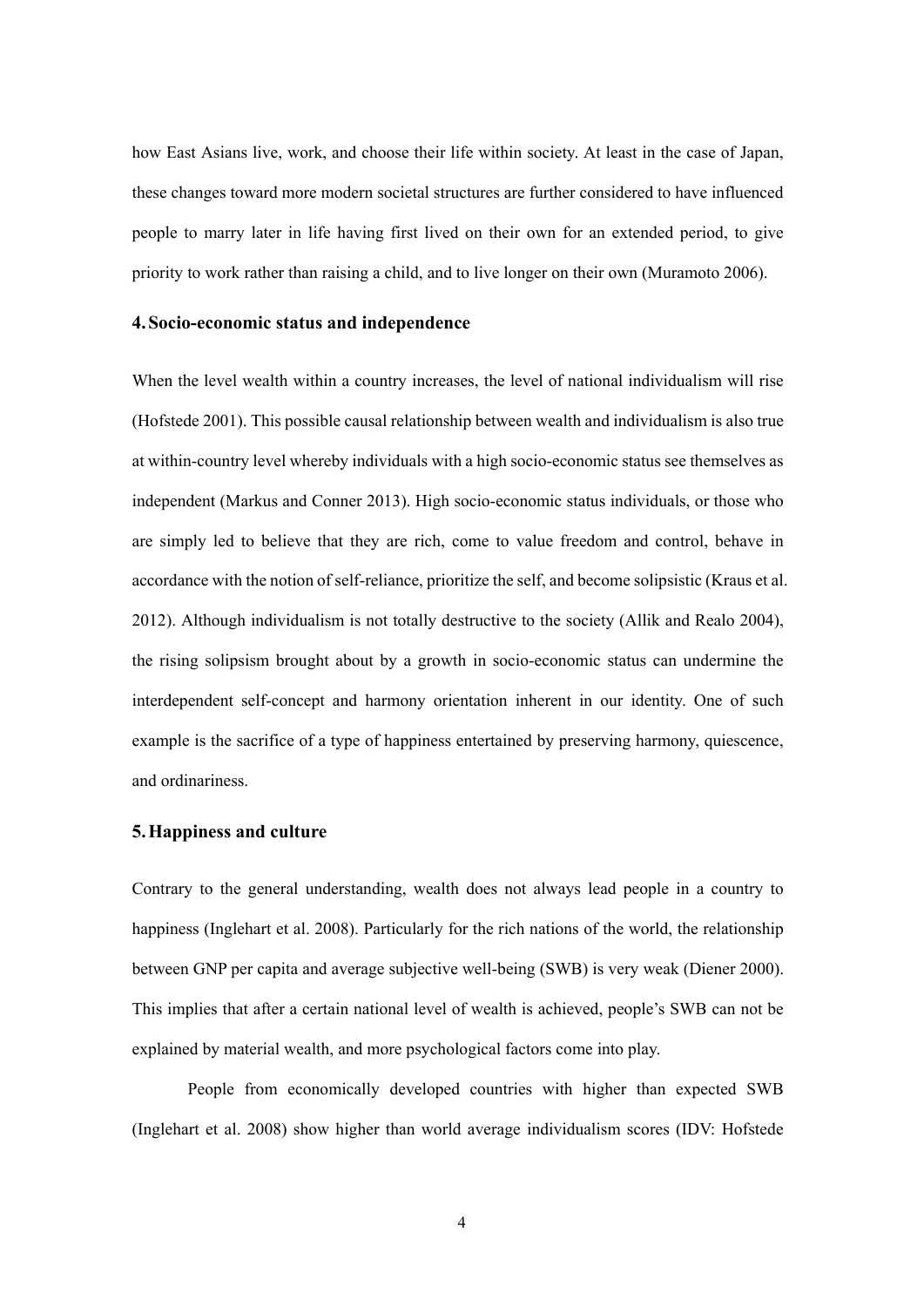2001). Economic development within a country brings a subsequent individualistic societal value orientation (Hofstede 2001), and individualistic countries are known to facilitate the connection between people's satisfaction regarding self and freedom, and SWB (Oishi et al. 1999). Therefore, independent self-concept may be the psychological factor that drives these countries to have an even higher SWB than would be expected simply from their wealth level.

However, in developed non ex-communist countries with lower than expected SWB (Inglehart et al. 2008), the IDV score is lower than the world average, indicating that these countries are the relatively collectivistic side of the developed world. What keeps these countries from being happy beyond wealth? While some argue that collectivistic cultural members are more pessimistic and modest in admitting that they are happy, others are finding evidence that pertains to the interdependent self-concept traditionally encouraged in these countries (Suh 2007).

For example, developmental psychologists have pointed out that in order to fulfill the expectations of others in their social circles, Japanese children are encouraged to nurture obedience to their close others, such as mothers and teachers, or to the rules of the school. The Japanese value "Effort;" Japanese mothers therefore want their children to acquire the skills to work hard and be responsible as early as possible, whereas American mothers want their children to become assertive (Azuma 1994). Oishi and Sullivan (2005) showed that the significantly lower happiness score among the Japanese people, compared to their European American counterparts, is explained by their perception of being unable to comply with the expectations of their parents. In fact, when East Asians look pessimistic or modest, they may well be struggling to improve themselves so as to fully meet the expectations of others, believing the self to be malleable (Heine et al. 2001). Such belief would allow them to better themselves and pursue future meaning in life (Steger et al. 2008).

These cross-cultural studies point to the existence of interdependent self-concept among East Asians and its role in their apparently low level of happiness after economic development.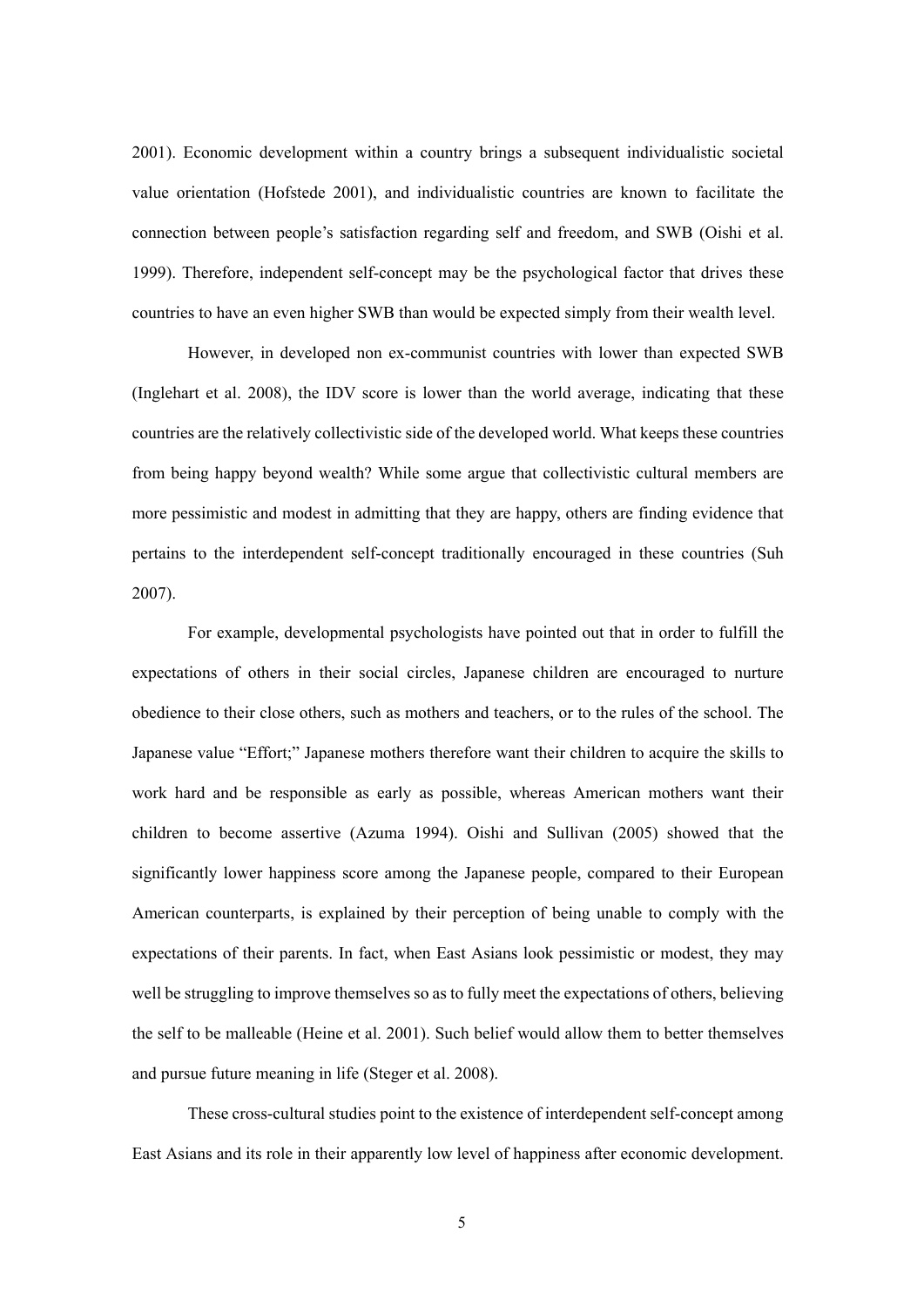On the face of it, it seems that having an interdependent self-concept is detrimental to happiness. However, independent self-concept may set the stage for a more relationally maintained, malleable point of view on happiness, therefore rendering simple comparisons of how people judge themselves to be happy misleading. As previously discussed, when the two modes of self are embedded in one's feelings, thinking, and actions, and where they provide one with the very meaning of what is good or beneficial (Markus and Kitayama 1991), then the meaning of happiness conceived naturally by lay people in a given culture can carry very different meanings. These meanings largely depend on the cultural context in which those people are situated, and thus on which mode of self they are predominantly using in their daily lives.

### **6.Cultural happiness**

Uchida and Ogihara (2012) showed how the cultural context of independence and interdependence would differently foster divergent ways of happiness. According to their review of recent literatures regarding geographical comparisons of happiness, the meaning of happiness in the North American context is filled with positivity, is believed to increase linearly, and involves a highly aroused physical state. Such conceptions of happiness are considered to be related to reported correlates of happiness such as personal success and self-esteem.

On the other hand, among East Asians, happiness implies subsuming some negativity in life, is believed to be something contradictory, and involves a state of low physical arousal. Such conceptions of happiness are considered to be related to reported correlates of happiness such as interpersonal goal achievement, relational harmony and the sense of ordinariness, and emotional support from others.

These cultural conceptions of happiness can result in totally different social realities within a country. Where a belief in the North American type of happiness may result in the expansion of individual freedom and choice, the same reality may result in inhibiting the pursuit of the East Asian type of happiness. Uchida and Ogihara (2012) showed a negative correlation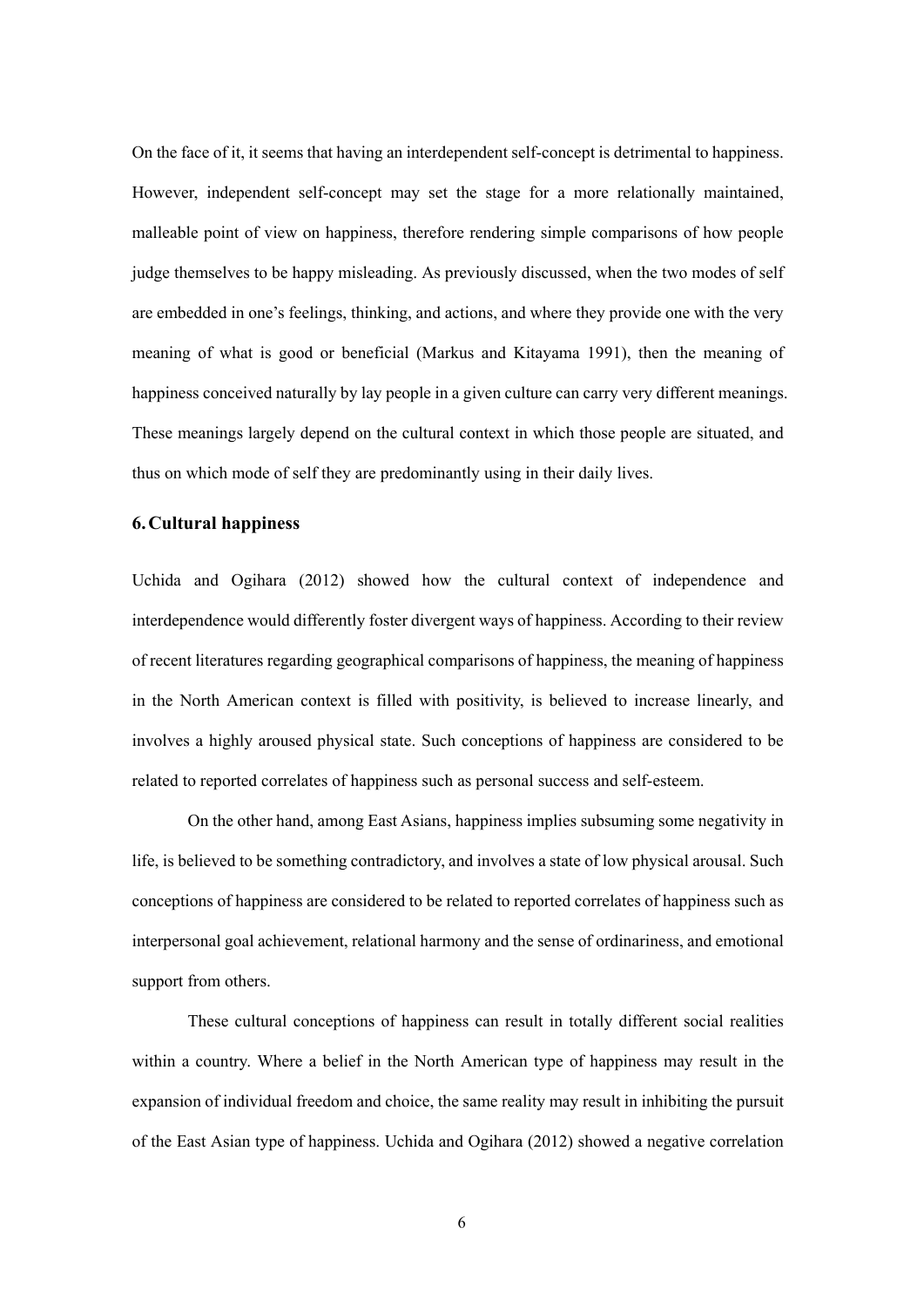between individual ideal actualization and happiness, supporting the key claim in their model that East Asian happiness may not be actualized in the same way as the North American pursuit of happiness. Additionally, while interdependent self-concept correlates positively with emotional well-being among Japanese people, it correlates negatively with emotional well-being in Americans (Hitokoto 2012).

If conceptions of happiness are culturally charged, then the interdependent side of our identity deserves closer scientific attention. This is because happiness rooted in the actualization of the interdependent side might be at risk, when a rapid economic development takes place in a society. Hitokoto and Uchida (2014) measured "interdependent happinesss" - composed of relational harmony, quiescence, and ordinariness - as a happiness concept familiar to those who live under the cultural mandate of interdependence. Specifically, they showed the measured score of interdependent happiness, which is comprised of items of happiness entertained by preserving relational harmony, quiescence in life, and ordinariness, significantly and positively correlates with interdependent self-construal (Takata 2000), and age among Japanese people. The authors also showed that while the subjective well-being of European American students was explained by both interdependent happiness and self-esteem, that of the Japanese students was explained more by interdependent happiness. Importantly, the effect of interdependent happiness remained after controlling for the existing psychological well-being measures that tapped into interpersonal relationships, namely positive relations with others (Ryff and Keyes 1995) or a minimalist style of well-being among Japanese people (Kan, Karasawa, and Kitayama 2009). Furthermore, using working adults from the U.S., Germany, Japan, and Korea, they demonstrated that the relative regression weight of interdependent happiness to self-esteem on life satisfaction, became larger in more collectivistic countries. Their findings were consistent with past research on the relational nature of happiness among East Asians (Kwan, Bond, and Singelis 1997; Uchida and Kitayama 2009). The findings also provided an empirical measure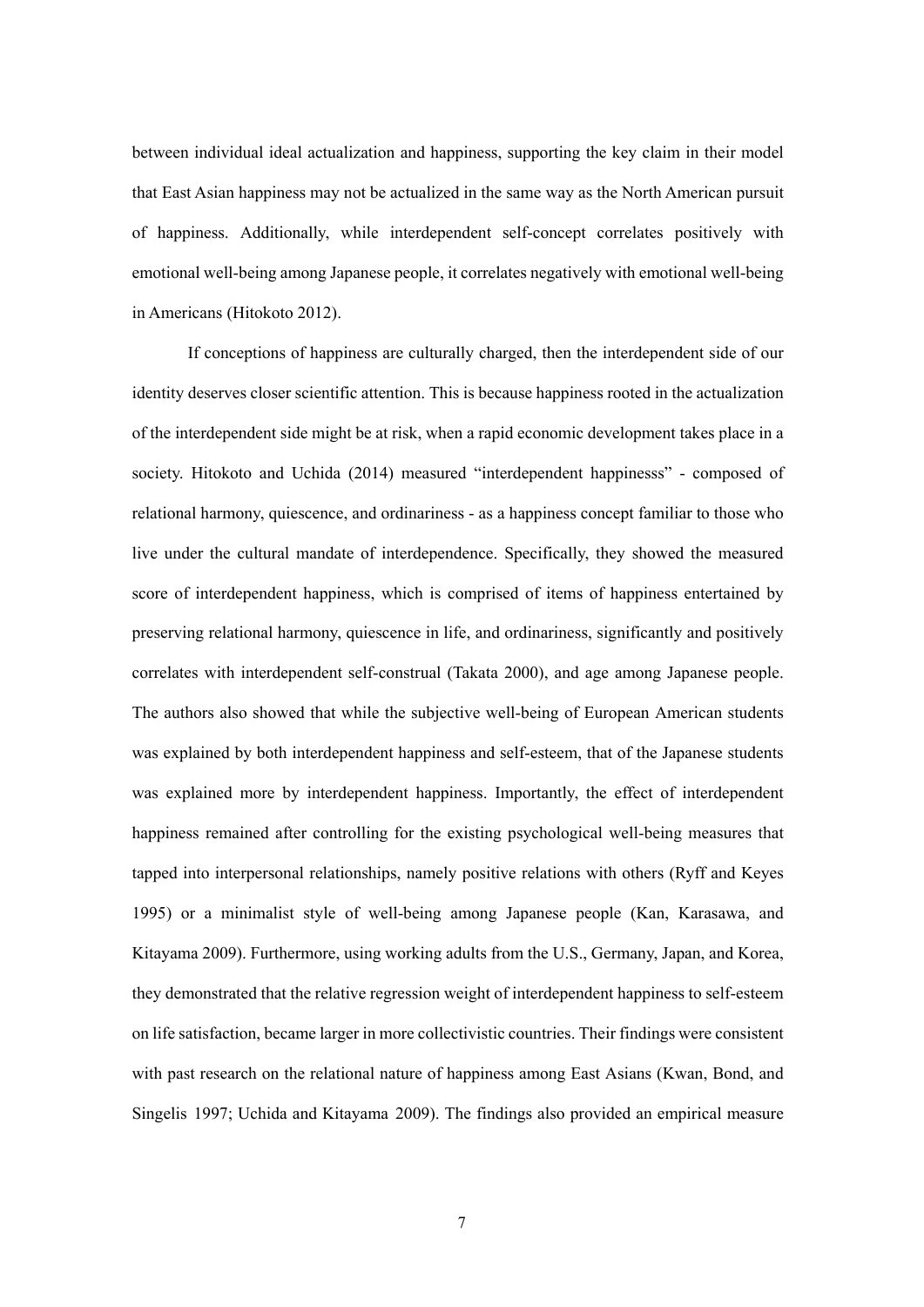that can capture the happiness type that is rooted in interdependence of the self and can thus be uncovered by the existing measures.

These results support the arguments of Uchida and Ogihara (2012) and suggest that upon comparing happiness across cultures, qualitative considerations regarding the prevalent modes of self should be added to fully capture the well-being of lay people. Even in the two East Asian countries that have experienced extensive economic development, interdependent happiness has retained significance in their SWB. In other words, cultural aspects of our happiness are very much stable and therefore deserve attention.

#### **7.Interdependent self-concept and Thailand**

Collectivistic East Asian countries are formed under the strong influences of Confucianism, Taoism, and Buddhism, or the "Three teachings", which originated in China or India. While Confucianism and Taoism transformed into everyday practice or teachings on values such as thrift and *yin and yang* beliefs on fate, Buddhism retained its religious standpoint and is still one of the largest religions in East Asia. In Japan, Buddhism is practiced by priests and religious practices, such as prayers before meals, household altars, and gravestones placed at the local Buddhist temple at which generations of family members are buried, have also became common as daily practices. In Thailand, Buddhism is practiced by priests and lay people. In fact, 94% of the Thai population is Buddhist. Thai people practice Buddhism rigorously by means of mendicancy, leaving home to become priests, and through everyday prayers.

The links between an interdependent self-concept and Buddhism can be numerous. For example, there is a shared stress on gratitude and tolerance toward people and nature (Nakamura 1994), a focus on respect and consideration (namely "*Kreng-Jai")* (Jongudomkarn et al. 2012), contextual conversation (Winskel 2010), and an inconsistency of identity (Kumar 2002). Buddhism's notion of salvation involves avoiding the mental state of "Essentialism;" that is, the assumption of a discrete fixed self and identity, independent of external environmental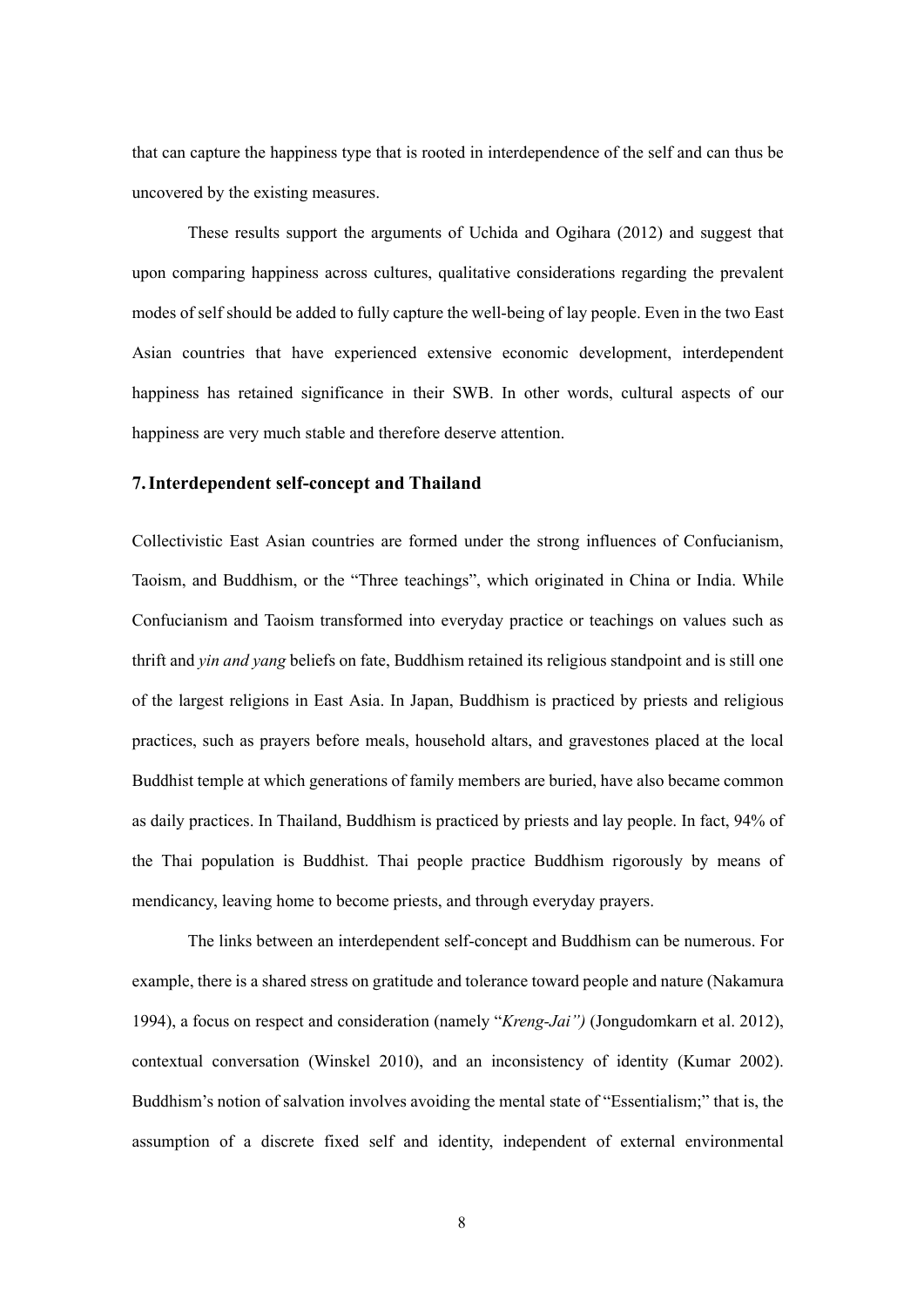influences or internal physical processes. In the Buddhist context, essentialism is considered to bring about a dichotomy of self and other, and the polarization of thoughts, emotions, and experiences as attractive or aversive - the mental state called "self-cherishing." If we self-cherish, we are considered to be indulging our stable and independent entity to cling to phenomena. This results in an endless cycle of suffering, as nothing lasts forever and therefore clinging will also fail to succeed in the long-term.

Avoidance of essentialism and self-cherishing is traditionally actualized through religious practices such as fasting and the reciting of sutras. Cognitive therapists have utilized the concept of "self-compassion" to apply the essence of Buddhist teachings to daily stress coping. Self-compassion involves the recognition that people are imperfect, will make mistakes, and will encounter difficulties as a part of shared human experience. These experiences are viewed as something that we all go through rather than being something that happens to "me" alone – an isolated, separate self (Neff, Pisitsungkagarn, and Hsieh 2008). Self-cherishing shares so much with the independent self-concept in that it dominates our first-person perspective, focuses on inner positivity and the minimization of the negatives, and has a strong inclination toward primary control of the environment. Therefore, Buddhist teachings such as self-compassion and "non-self" (*Atman*) have a direct link with the interdependent self-concept.

As discussed, the interdependent self-concept is fundamentally relational and is largely contextual. Importantly, interdependent self-concept is inconsistent with the adaption to surrounding situations and to interpersonal relationships (Church et al. 2006). Buddhist teachings, which are so widely accepted and practiced in East Asian countries, likely gave birth to the salience of the interdependent self-concept within the East Asian population. Indeed, past studies have found that Thailand and Japan share interdependent cultural features in social emotions which differ from those in the U.S. (Hitokoto et al. 2008; Naito, Wangwan, and Tani 2005; Neff et al. 2008). This offers good theoretical grounds for assuming Thailand to be an interdependent culture.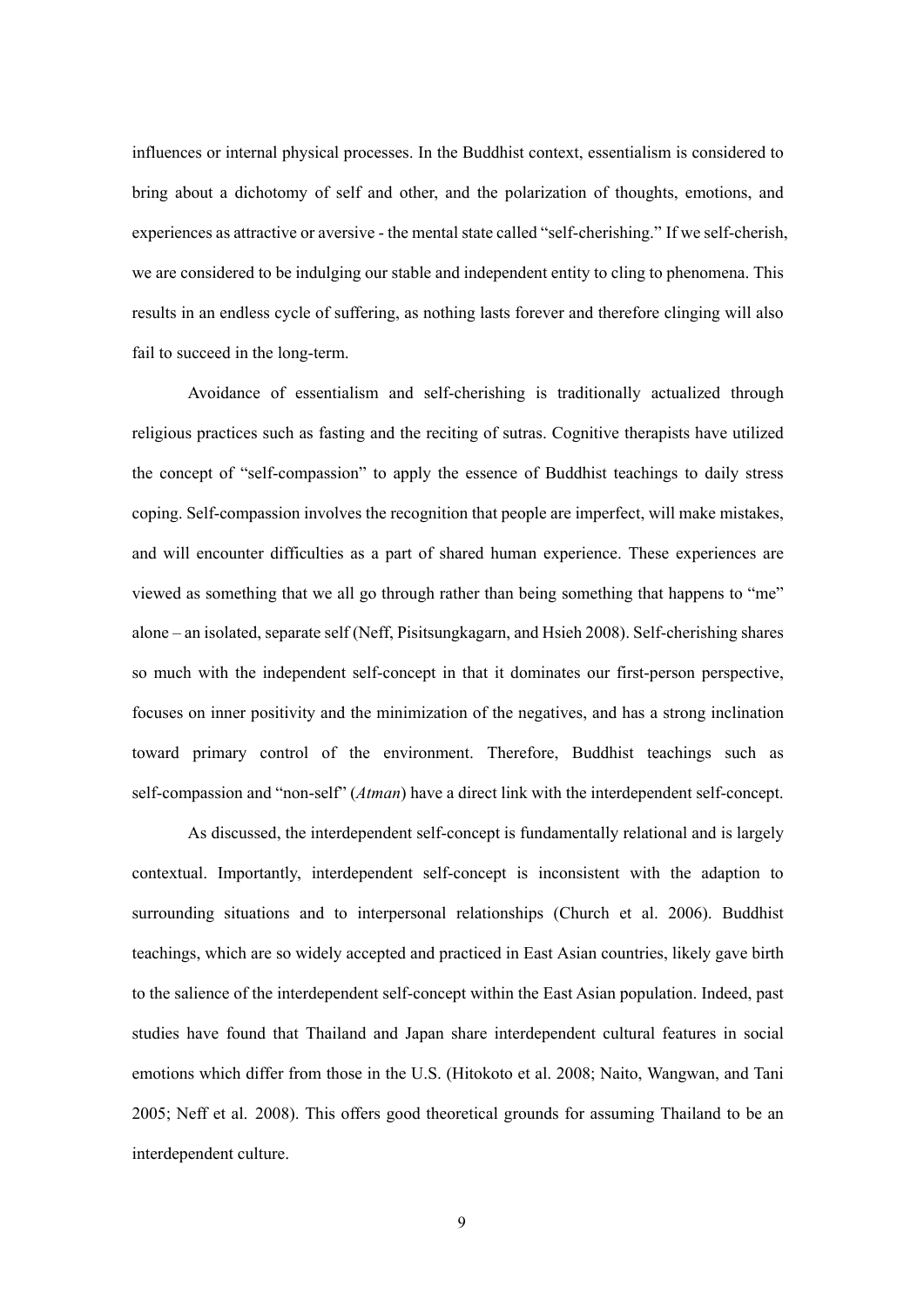At the same time, Thailand is a good example of an East Asian country which is experiencing economic growth (World Bank 2012, Figure 1 and 2). Rapid economic development in an East Asian country is an excellent national case of a co-existence between interdependence and the emerging independence located in a single nation. This should give a pure demonstration of the impact of environmental factors, such as socio-economic status, on peoples' cultural happiness. Such a demonstration will not be perfectly done if Japanese people were used as the example since Japanese culture has been under the influence of the cultural change towards individualism for a long time (Hamamura 2011). The emerging impact of the rise of socio-economic status among East Asians would best be tested within a context where traditional interdependence and a rapid increase in individual wealth co-exist in one place.

High socio-economic status individuals would shift their meaning of happiness from an interdependent one: whether "we" are happy or not, to a more de-contexualized one, such as a general happiness about oneself: whether "I" am happy or not. However, interdependent happiness inherently involves relationally maintained local factors such as harmony among close others, quiescence based on being able to meet other's expectations on the self, and a sense of ordinariness stemming from being able to catch up with others (Hitokoto and Uchida 2014). For these reasons, I surveyed Thai adults who were living within a country experiencing rapidly changing economic development.

#### **8.Operation of culture**

Thailand, Japan, and the U.S. differ systematically according to their societal value orientations (Hofstede 2001). Societal value orientations are the five universal country differences extracted from the work value survey undertaken by Hofstede (2001). These dimensions have converged with other studies using different samples (Schwartz 1994), and have been replicated using different methods (Kitayama and Uchida 2007). Score ranges for each dimension are normalized between 0 and 100. On these dimensions, Thailand scores highest on power distance (PDI: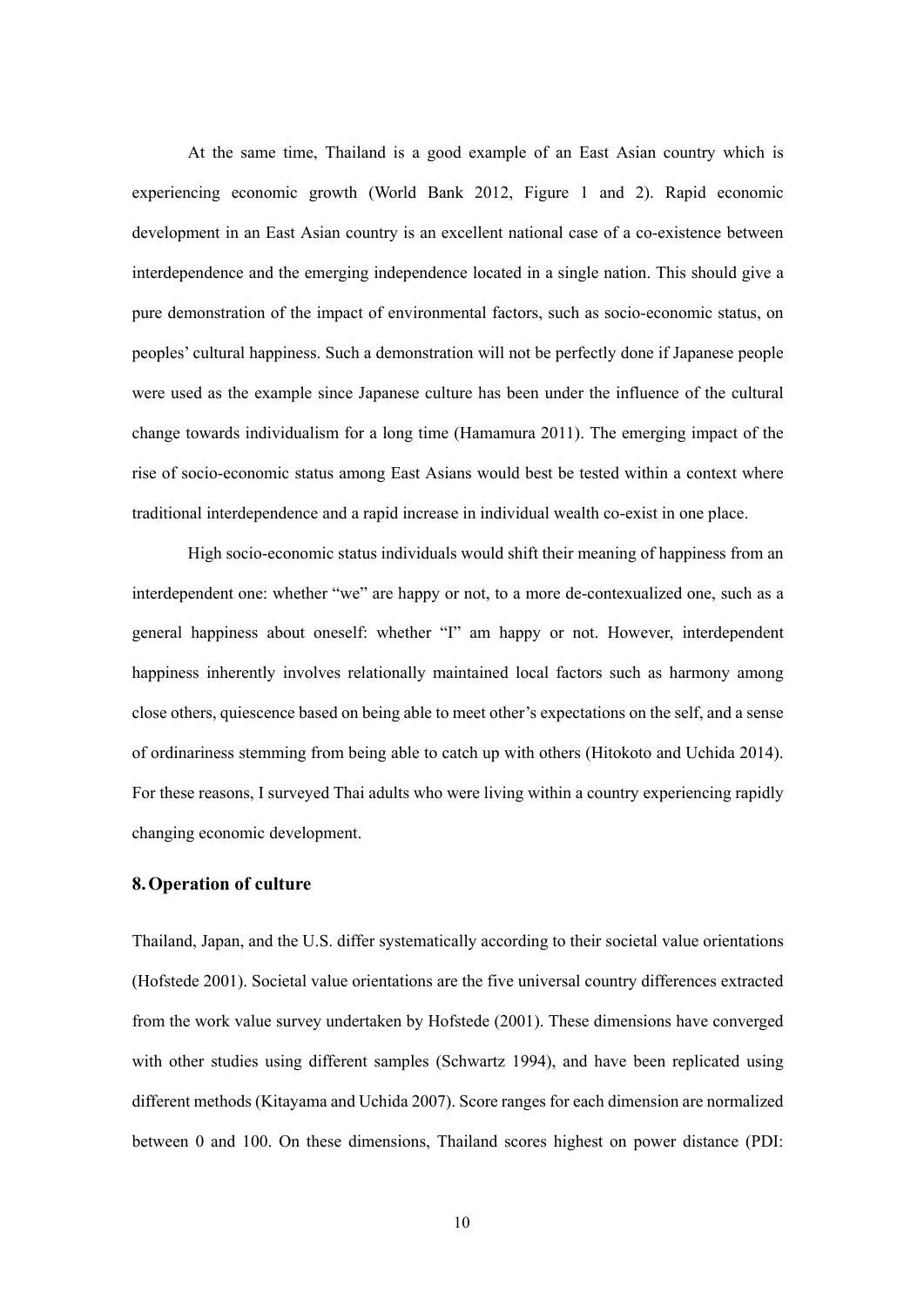Japan=54; Thailand=64, U.S.=40); lowest on individualism (IDV: Japan=46; Thailand=20, U.S.=91); lowest on masculinity (MAS: Japan=95; Thailand=34, U.S.=62); and falls in the middle between Japan and the U.S. on uncertainty avoidance (UAI: Japan=92; Thailand=64, U.S.=46), and long-term orientation (LTO: Japan=80; Thailand=56, U.S.=29). These figures indicate that in terms of interdependent happiness, Thailand is culturally different to the other countries sampled and constitutes a representative collectivist culture in which an examination of the nature of the interdependent self-concept in its typical form can be undertaken.

#### **9.Hypothesis**

In this study, I report the basic findings from the Thailand survey on interdependent happiness. Since this is the initial attempt to measure cultural happiness in one of the traditionally Buddhist, interdependent East Asian countries, using a representative sample, it is important to report the basic statistics and the demographics of the measure of interdependent happiness.

As for the convergent validity of interdependent happiness, I hypothesized (H1) positive correlations among interdependent happiness, general happiness, and satisfaction with life, as these constructs all pertain to an individual's well-being. I also expected the positive correlations to not be so high as to suggest that these constructs are indistinguishable.

Next, the correlates of interdependent happiness were tested in light of individual-level socio-economic status (Hackman and Farah 2009). Based on the above discussion, those individuals with high socio-economic status should retain lower interdependent happiness. Specifically, if economic modernization has brought wealth to originally collectivistic Thai people, by means of making them earn higher incomes, gain longer school attainment, or occupy higher status jobs, their interdependent happiness will be undermined to a certain extent. Additionally, I examined whether such negative relationships between interdependent happiness and socio-economic status might vary between rural and urban regions that differ in their basic economic development.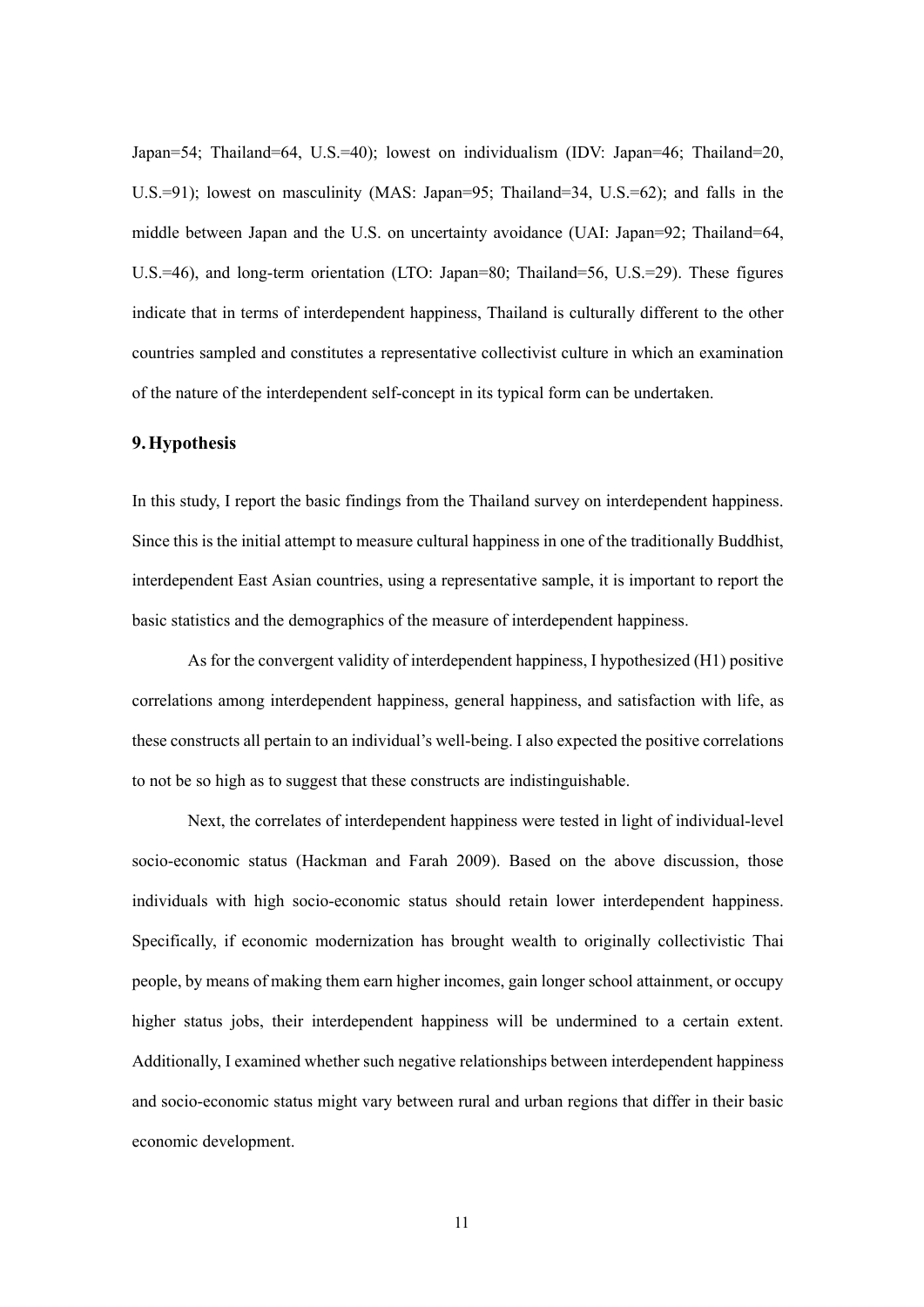In this study, socio-economic status is quantified in two ways: objective and subjective. Although the two are correlated they tap into different aspects of social status (Hackman and Farah 2009). Moreover, culture can be a factor in altering the impact of each on health measures (Grossman and Huynh 2013). Building on these past studies of socio-economic status and culture, I expected that the two types of socio-economic status would positively correlate with each other. I thus explored whether the two would have a similar or differing negative correlation with interdependent happiness.

Based on these perspectives I hypothesized (H2) a negative correlation between the interdependent happiness scale score and objective and subjective socio-economic status, and I explored whether the correlation is the same or different between rural and urban areas. Further, I expected that socio-economic status would only correlate negatively with interdependent happiness and not with general happiness or satisfaction with life. This is because interdependent happiness is the well-being maintained in the interdependent context whereas general happiness, or satisfaction with life, is too general a concept and fails to capture the cultural nuances that are tapped by interdependent happiness. Accordingly, I tested this discriminant validity by hypothesizing that (H3) interdependent happiness will only correlate with socio-economic status and happiness or satisfaction with life will not.

#### **10. Method**

#### **10-1. Participants**

Eighty Thai adults (41 males and 39 females with a mean age  $=$  43.28, SD  $=$  13.21), who were living in the metropolitan area of Bangkok (*n*=11), Chonburi province (*n*=15), Trang province (*n*=17), Chiang Khan province (*n*=17), and Uttaradit province (*n*=20). Over 70% of our participants were married, and on average were living with 4.98 family members. Thirty nine reported that their standard of living was "Average," 11 reported "Poor," and 12 reported their living standard to be "Reasonably comfortable." Ninety Seven percent owned their house. The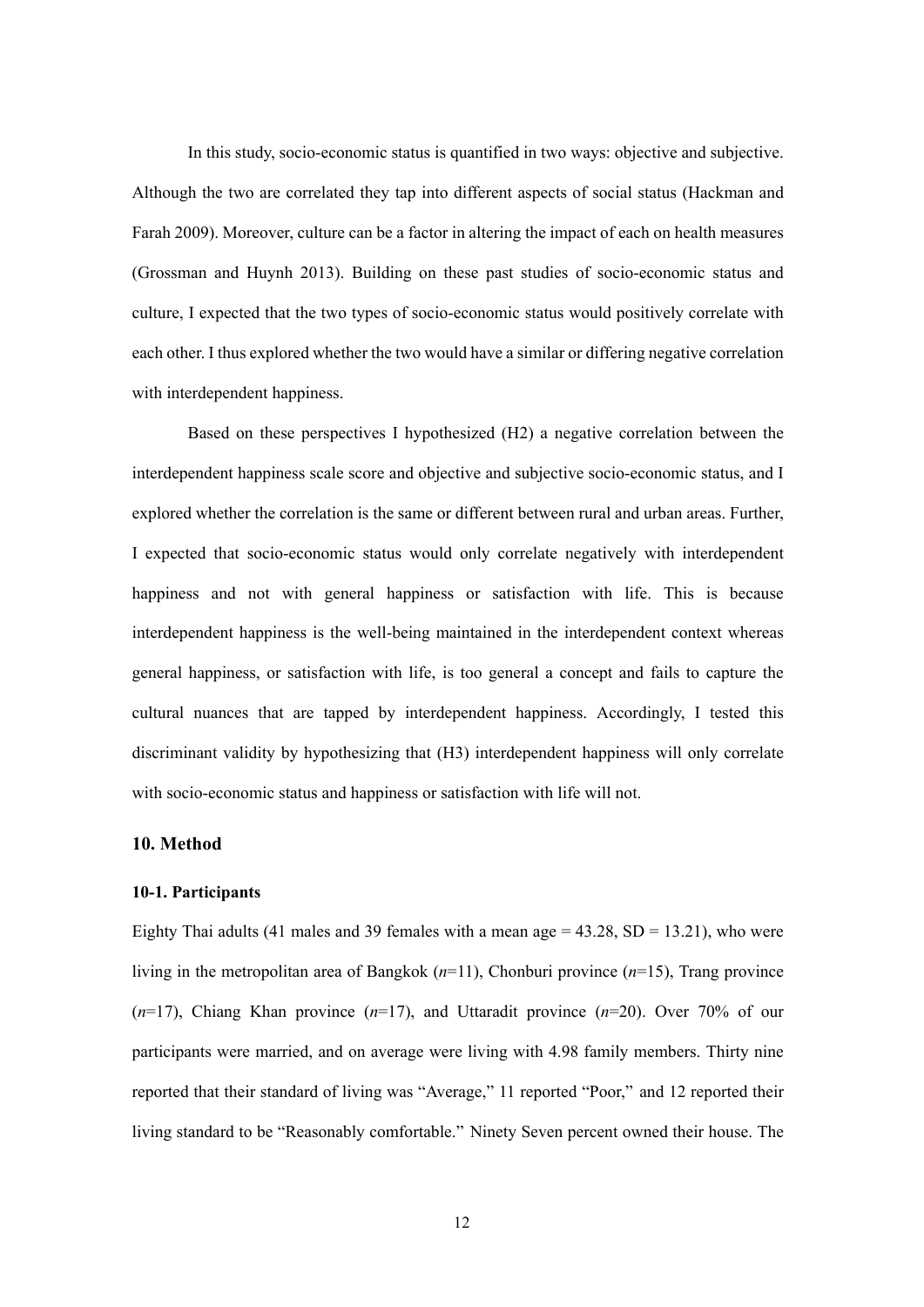average formal education in number of years was 8.89 years ( $SD = 5.61$ ). The collected sample showed a higher rate of personal computer owners, internet users, and car owners than expected from the national survey taken in 2012 by the Thai National Statistics Office. Our results therefore need to be understood with the caveat that the survey may have over sampled those at the relatively wealthy end of the Thai population. Nevertheless, since the research focus was on the individual differences within such a modernizing society, the sample provided useful information about Thai adults living in this country today.

#### **10-2. Survey**

The sample list was prepared using a stratified sampling method, by first dividing Thailand into five official regions -Bangkok, middle, north, north east, and south. One sub-district was randomly chosen within each region. Subsequently, three official election districts were randomly chosen. Finally, within each of the 15 election districts, official voter lists were used to randomly choose 4 samples and 20 substitution samples from enrolled voters aged 20 to 75 years. Researchers visited each potential participant's place of residence and conducted an interview with them. Attempts were made to re-access those participants who were absent at the time the researchers called, and if this was not possible due a change in the place of residence or refusal to participate, substitution samples that had previously been randomly selected were subsequently accessed using the same procedure. As a result, three to eight samples were secured from each election district. Response rate was 57.46%.

Groups of researchers acting as interviewers carried out a questionnaire and an interview (in that order) with each resident in their homes. The researchers visited the rural residents after asking permission from the village leaders. No village leaders refused our visit. Upon visiting their place of residence and securing their agreement, a participant's house, or outside of it, was selected as the interview site.

Each interview was conducted by two to four Thai researchers, using their local language. Questionnaires were read out to the participants and subsequently their answers and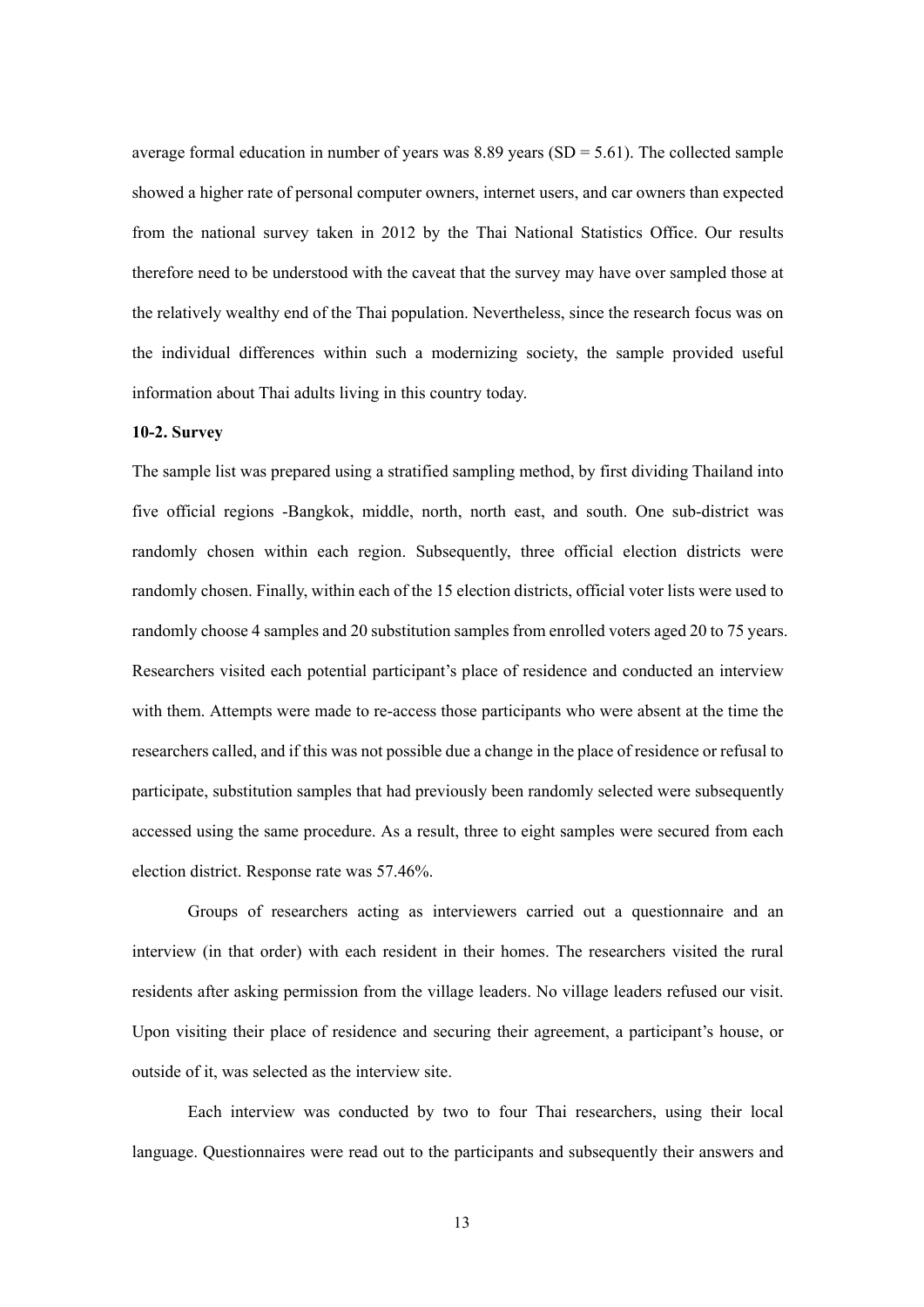choices were recorded by the researchers. Interview questions were also read out and participants responded verbally. Responses were tape recorded with the participant's permission. Each interview lasted for approximately 20 to 40 minutes and upon finishing the questions, researchers gave each participant a small gift as a reward for participation.

#### **10-3. Items**

-

The Interdependent Happiness Scale consisted of nine items, with a 5-point Likert-type scale (0: Completely disagree – 4: Completely agree) each asking about the participant's harmonious interpersonal relationships, quiescence in life, and ordinariness (Hitokoto and Uchida 2014). Examples of items are: "I believe that I and those around me are happy," or "I do not have any major concerns or anxieties" (Table 1).

Happiness was measured by the item "Taking all things together, how happy would you say you are?" Participants indicated the extent of their happiness on a scale from 0: Extremely unhappy to 10: Extremely happy. Satisfaction with life was measured by the item: "All things considered, how satisfied are you with your life as a whole nowadays?" Participants indicated the extent of their happiness on a scale from 0: Very dissatisfied to 10: Very satisfied.

I asked about the demographic characteristics of participants pertaining to objective socio-economic status, such as household income per year (in local currency: Thai Baht), level of education (0: No education, 1: Primary: 10th pass, 2: Higher secondary, 3: 12th pass, 4: Graduate, 5: Post-Graduate, and other), and current job (1: Farmer with land, 2: Farmer, 3: Business owner, 4: Employee, 5: Government officer, 6: Merchant, 7: Housekeeper, 8: Unemployed). Current job was re-categorized as job ranking of 1: Workers (Farmer, Merchant, Housekeeper and Unemployed), 2; Employees (Employee), or 3: Administrators (Farmer with land, Business owner, and Government officer). Categories<sup>1</sup> were created based on the job rankings in Thailand (Funatsu and Kagoya 2002). Employees were categorized as intermediate

<sup>&</sup>lt;sup>1</sup> Because job ranking in socio-economic status studies is most validly made based on the social prestige (Hackman and Farah 2009) of all jobs in a nation, our manipulation for these categories should be considered crude at best.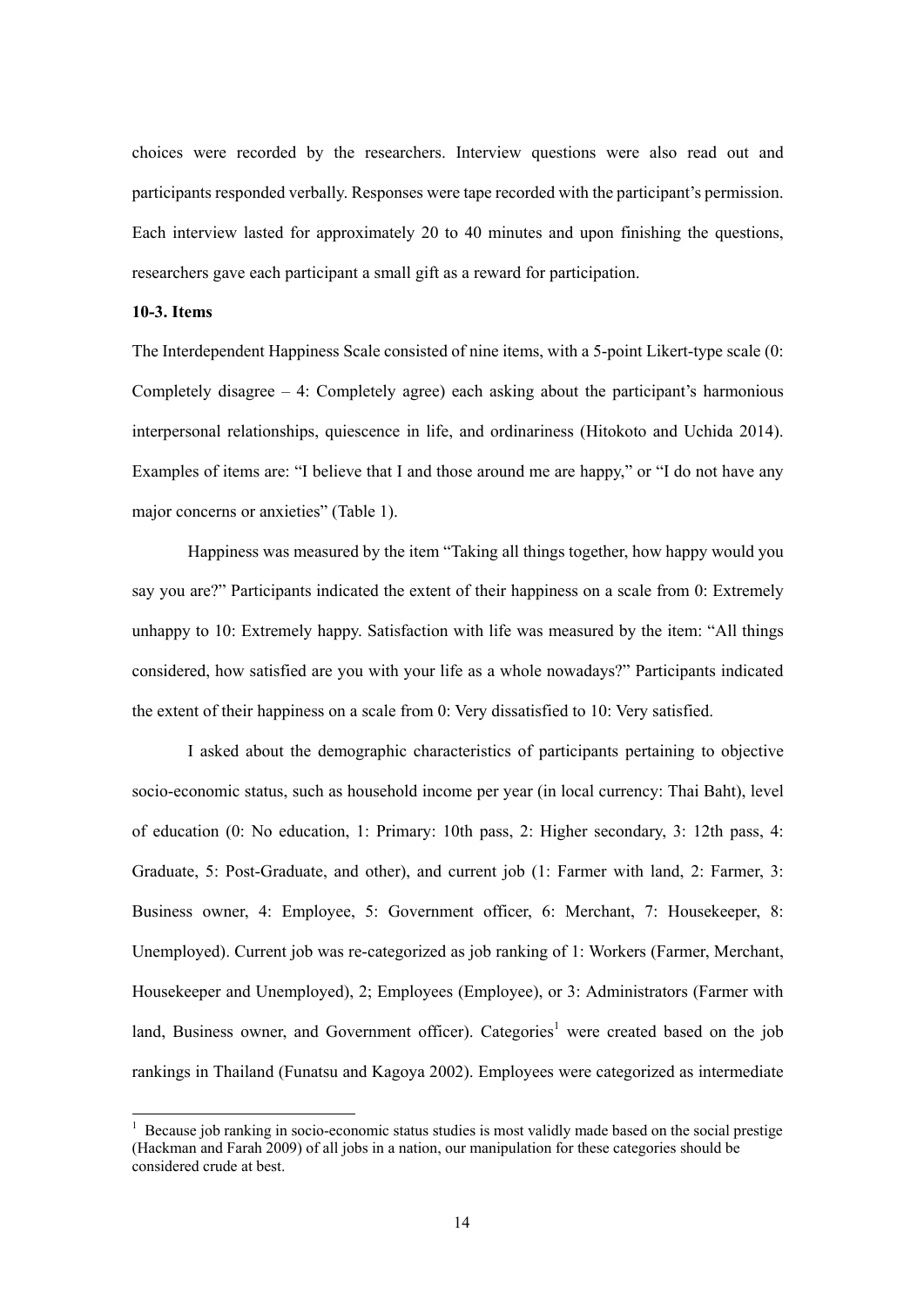because some of them may belong to a middle management position or a specialized job that cannot be counted as either in the highest or the lowest of the job rankings. Subjective socio-economic status was measured by the demographic question, "What is your standard of living?" (1: Very poor, 2: Poor, 3: Average, 4: Reasonably comfortable, 5: Very comfortable). While subjective socio-economic status questions often explicitly instruct people to take into consideration their income or education ranking in comparison to others using ladder scale, the question used in this study related to their subjective sense of poverty and comfortableness with average as a mid-point. The rating average of the subjective socio-economic status was 3.13 (*SD*  $= 0.88$ ).

Other questions that had been reported in other studies were also included in the questionnaire and interview.

## **11. Results**

Internal consistency of the Interdependent Happiness Scale was  $\alpha = 73$ , and administering the nine items to principal component analysis yielded a single principal component (Table 1). Therefore, I summed the ratings to form a single scale score. As shown in Figure 4, the scale score was distributed with a rather high mean (28.45) compared to its possible score range (from 0 to 36), and a large number of participants answered that their interdependent happiness was high on most of the items (Table 1).

Upon breaking down the scale score by gender (2) and age group (5), I found neither main effects nor interaction between these two demographics, suggesting that the scale score did not differ by gender or age group. Interdependent happiness did not correlate significantly with age  $(r = .17, p = n.s.)$ , but showed a slightly increasing trend towards the elder end of the group. These findings are similar to those of Hitokoto and Uchida (2014) (Table 2).

In testing the correlates of interdependent happiness, I first examined whether objective socio-economic status falls into a single component. Principal component analysis using income,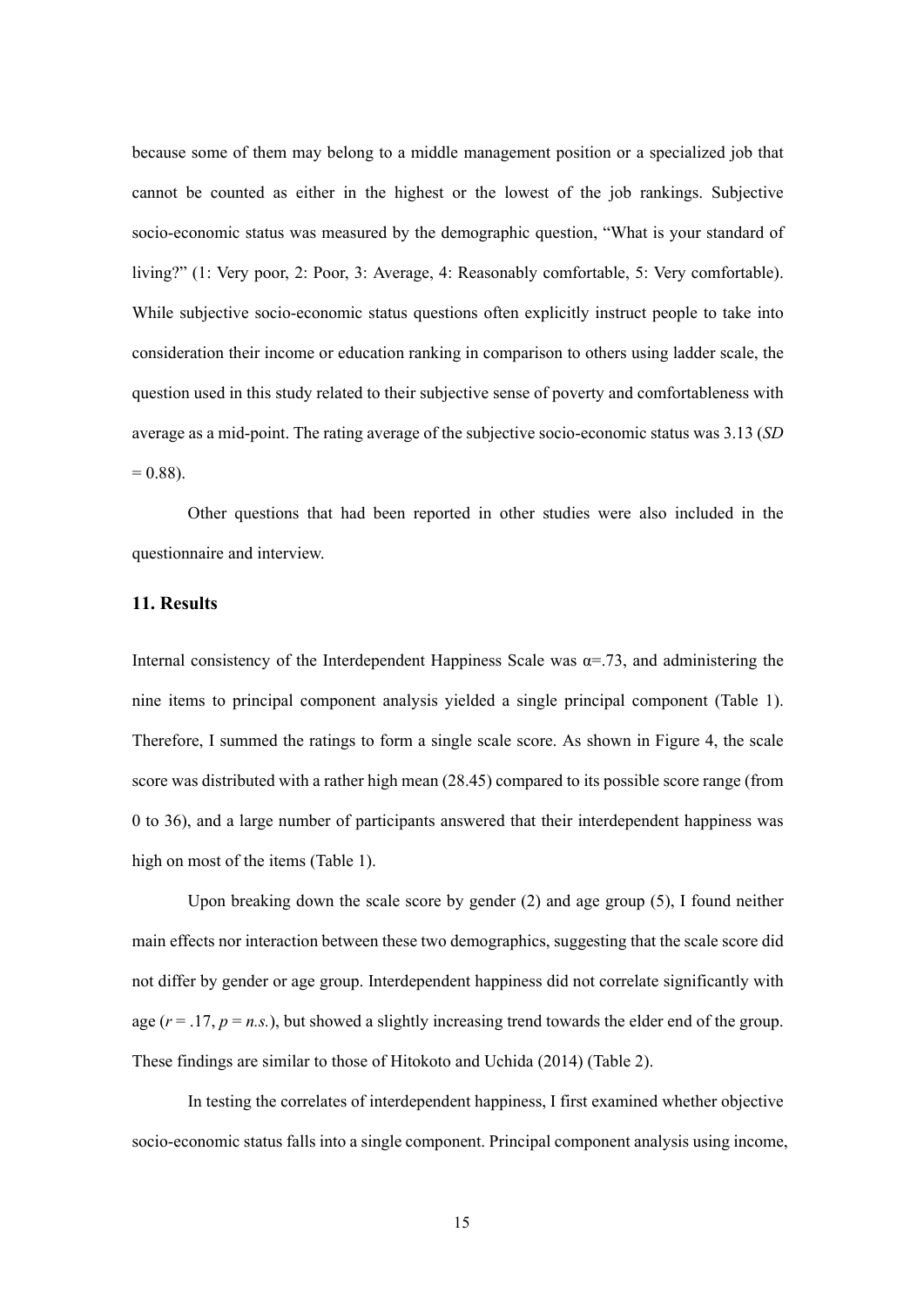level of education, and job rank showed single principal component loadings (Table 3). Accordingly, I used the principal component score from this analysis as a measure of objective socio-economic status.

Summaries of the correlations among constructs measured in this study are presented in Table 4. As hypothesized (H1), interdependent happiness, happiness, and satisfaction with life, have significant correlation to one another, showing convergence within well-being measures. Also as hypothesized (H2), interdependent happiness correlated negatively with objective socio-economic status  $(r = -.32, p < .01)$ . This indicates that the higher the objective socio-economic status of the people in Thailand, the lower their relational, quiescent, and ordinary type of happiness (Figure 4). This is possibly because high socio-economic status does not provide people with opportunities to exercise interdependent modes of self. On the one hand, upon comparison of the correlations between urban  $(r = -.23, p = n.s.)$  and rural  $(r = -.31, p < .05)$ residents, the negative correlations between interdependent happiness and objective socio-economic status were not statistically different. On the other hand, subjective socio-economic status did not correlate with interdependent happiness ( $r = -0.02$ ,  $p = n.s.$ ). These results would suggest that interdependent happiness is a function of the objective, rather than the subjective, element of socio-economic status. Two types of socio-economic status positively correlated with each other as expected  $(r = .43, p < .001)$ .

Whereas objective socio-economic status showed significant correlation only with interdependent happiness, it did not correlate with general happiness ( $r = .06$ ,  $p = n.s$ .) or satisfaction with life  $(r = .03, p = n.s.)$ . These results support H3 and indicate a unique relationship between interdependent happiness and objective socio-economic status that is not shared with the other well-being constructs. Although subjective socio-economic status did not significantly correlate with any of the well-being measures, its correlations with general happiness and satisfaction with life were weakly in the positive direction.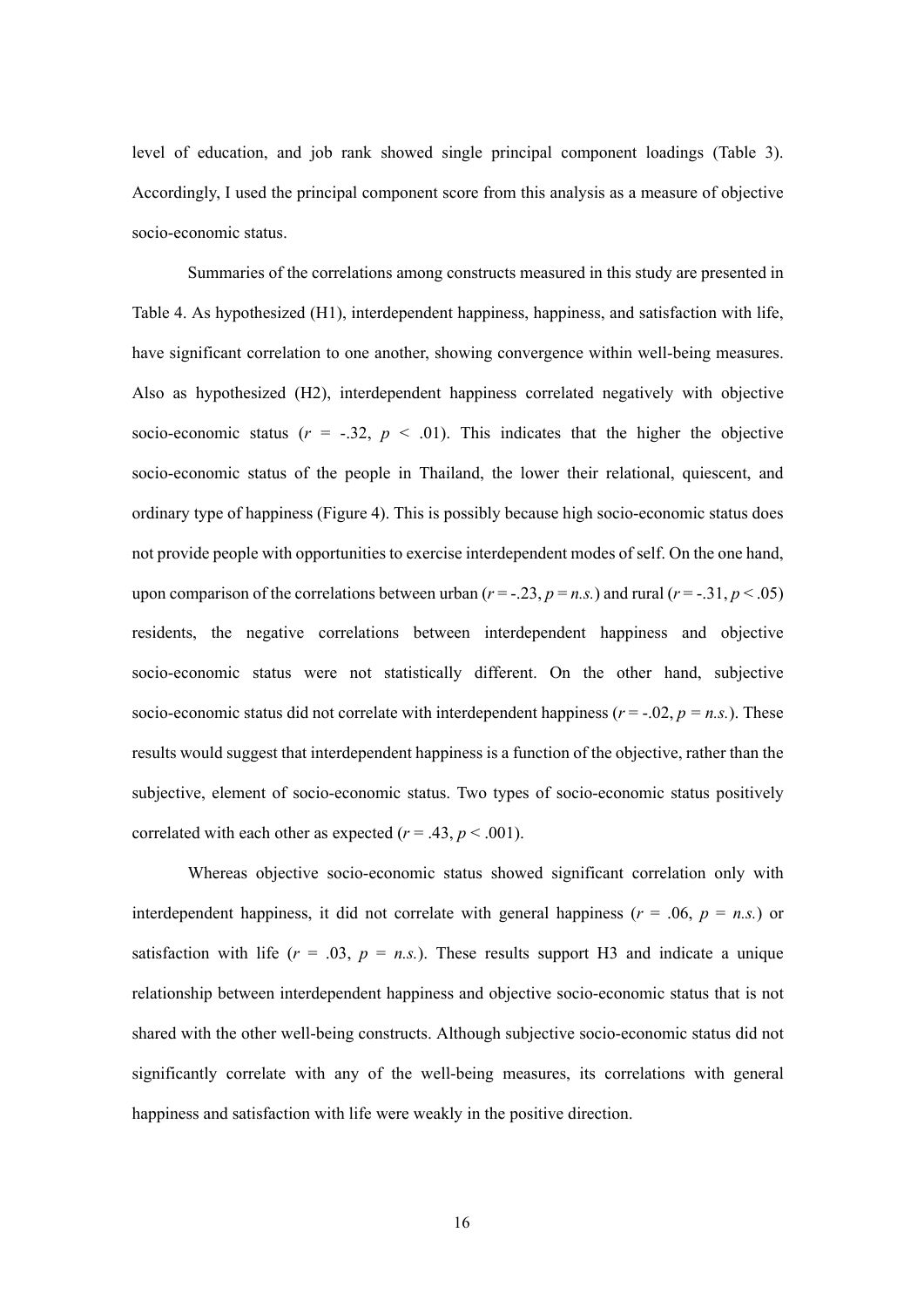## **12. Discussion**

In this study, I discussed the way in which today's world is facing a divide of cultures in terms of modes of self which has been triggered by rapid economic growth. In addition, I demonstrated how interdependent happiness is low among Thai adults with high socio-economic status, so as to point out the fact that culturally rooted happiness and socio-ecological environment are intertwined. These results would in turn show the individualistic countries how they are unique and special (Henrich, Heine, and Norenzayan 2010). Additionally the results would help the East Asian population currently undergoing rapid economic growth to recognize the nature of their traditional cultural well-being, which they have stood upon for a long time and is thus strongly intertwined with their self-concept and mental health.

The implications of this survey are important, in that they offer one demonstration of the possible effect of socio-economic status upon members of originally interdependent cultures. By measuring interdependent happiness among Thai adults who are living in the tide of culture change, the data is able to demonstrate how interdependent happiness may uniquely be hindered by the rise of socio-economic status. In this study, socio-economic status is presented as becoming wealthy, educated, and having an administrative job. During the last quarter century, increases in peoples' wealth have been witnessed all over the world (Allen et al. 2007). Our lives have definitely improved due to the benefits this increased wealth has provided us. However, the interdependent side of our selves also needs to be focused to sync with the economic development.

While objective socio-economic status was negatively correlated with interdependent happiness, general happiness and satisfaction with life were not. Interestingly, general happiness and satisfaction with life showed a non-significant positive correlation with subjective socio-economic status. As reported in past studies (Diener 2000; Hofstede 2001; Oishi et al. 1999), the concept of general happiness may, to a certain extent, increase as a result of economic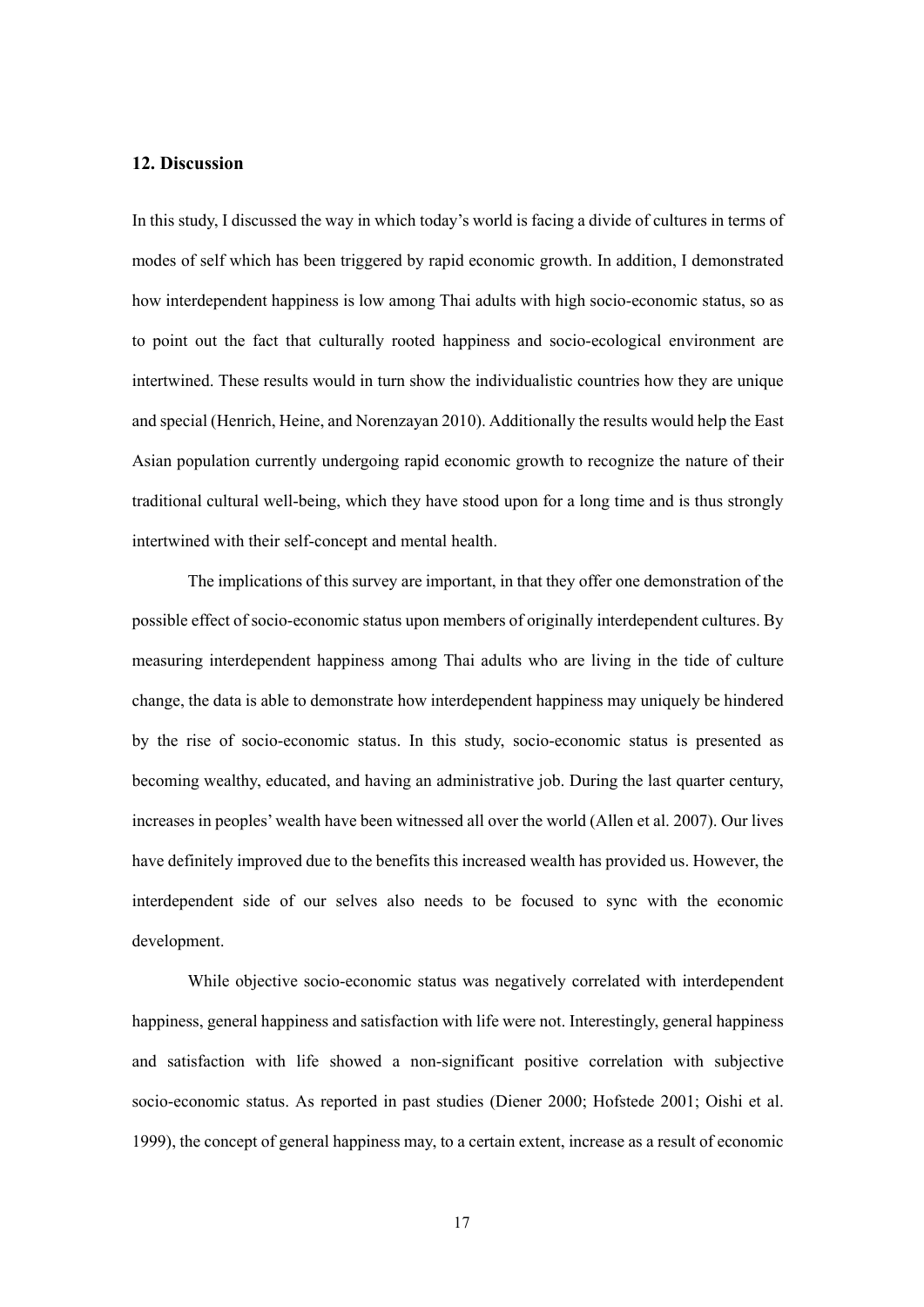development. The causal link among happiness and wealth at the individual level can be intricate. Current data suggests that increased objective socio-economic status which accompanies subjective socio-economic status, would give rise to a small amount of one's general happiness. However, interdependent happiness might be undermined by the increase in objective socio-economic status. The findings in the above discussions should be taken tentatively, given the small number of items I used to measure general happiness.

The divergent correlations among socio-economic status and general happiness or interdependent happiness observed in this study warrant caution to the simplified comparison of countries using the levels of general happiness scores. Rather, happiness should be measured and understood within a framework of nuanced attention to the intricate cultural and socio-economic formations of happiness, with better attention paid to qualitative and group-level factors in addition to individual-level factors.

The correlational nature of this study still leaves room for the causal explanation implied in the above discussion. I speculate that heightened objective socio-economic status would result in lowered interdependent happiness, but the reverse may also be the case. Still, cultural priming study show the possible causal link from the cultural self to the interdependent type of happiness (Suh, Diener, and Updegraff 2008), and objective socio-economic conditions are considered to be precursors to cultural self (Oishi and Graham 2010). Therefore, the next step will be to show the process by which the increase in one's socio-economic status would lower interdependent happiness.

Throughout this study, I framed interdependent happiness as one culturally nuanced concept of happiness that is best achieved by preserving harmony, quiescence, and ordinariness. This does not preclude the fact that among the members of interdependent cultures, individual happiness is absent, or that among the members of independent cultures there is no room for interdependent happiness. In fact, Hitokoto and Uchida (2014) found a significant impact of both self-esteem and interdependent happiness on subjective well-being, among both Japanese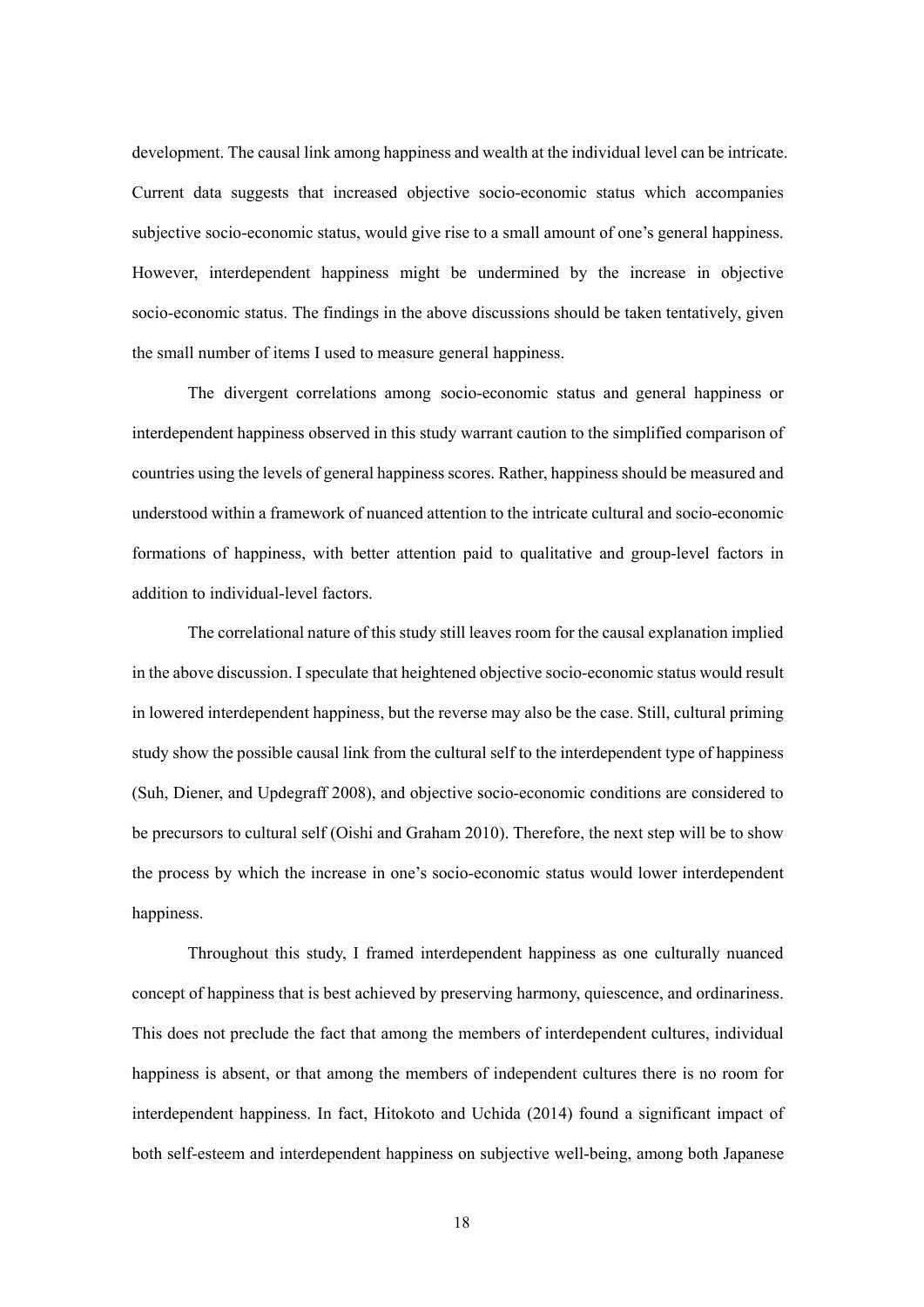and American participants. Culture might play a role in how lay people conceptualize happiness (Uchida and Ogihara 2012). The question is therefore, what is the most efficient way to achieve happiness in the daily lives of people in different cultures. In contrast to general questions about one's individual happiness, interdependent happiness taps into the lay concept of collective happiness familiar to the interdependent mode of self, which is fundamentally shared across cultures.

The discussion above can be applied in such a way as to assist understanding of how economic development across East Asian countries is affected by their interdependent mode of self. The fact that we are now living in a world where interaction with other cultures is necessary has lead some countries, such as Japan, to face an exponential increase in mental health problems. It is therefore vital to detour the pitfall of the divide of cultures and fully understand how, and in what ways, we live a cultural life. Through such endeavor, we can find a sustainable society and maximize the benefit of living in a world where the great legacies of our past can cross over in one place and time.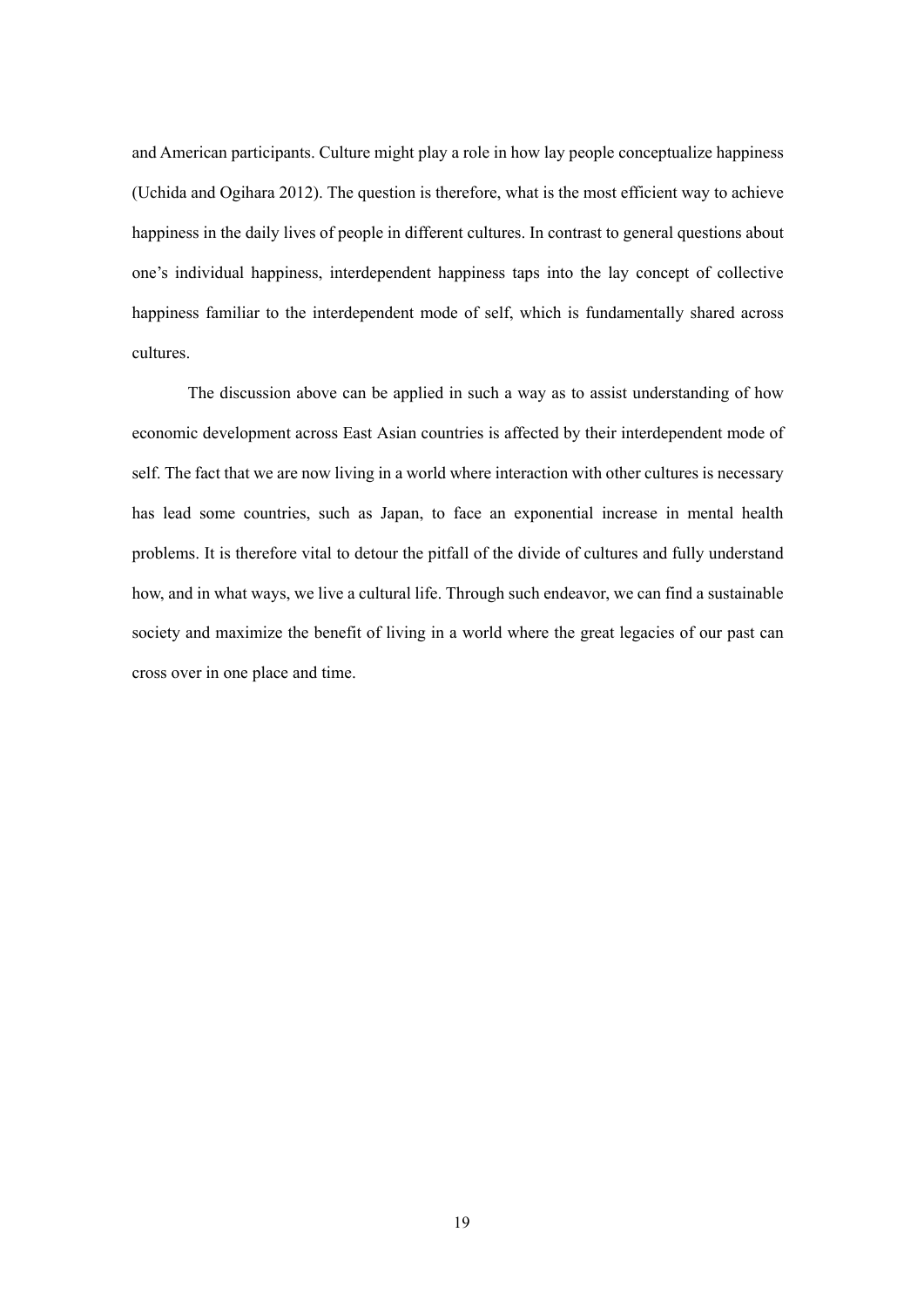#### **References**

- Allen, M. W., S. H. Ng, K. Ikeda, J. A. Jawan, A. H. Sufi, M. Wilson, and K. S. Yang. 2007. Two decades of change in cultural values and economic development in eight East Asian and Pacific island nations. *Journal of Cross-Cultural Psychology* 38 (3): 247-69.
- Allik, J., and A.Realo. 2004. Individualism-collectivism and social capital. *Journal of Cross-Cultural Psychology* 35 (1): 29-49.
- Azuma, H. 1994. *Discipline and education of Japanese.* Tokyo: Tokyo University Press.
- Church, A. T., M. S. Katigbak, A. M. Del Prado, F. A. Ortiz, K. A. Mastor, Y. Harumi, et al. 2006. Implicit theories and self-perceptions of traitedness across cultures: Toward integration of cultural and trait psychology perspectives. *Journal of Cross-Cultural Psychology* 37 (6): 694-16.
- Diener, E. 2000. Subjective well-being: The science of happiness and a proposal for a national index. *American Psychologist* 55: 34-43.
- Funatsu, T., and K. Kagoya, 2002. Tai no chukanso [Middle class in Thailand]. In *Asia chukanso no seisei to tokushitsu* [The emergence and features of the Asian middle classes] ed. T. Hattori, T. Funatsu, and T. Torii, 201-34. Chiba, Japan: Institute of Developing Economies.
- Gilovich, T., D. Keltner, and R.E. Nisbett. 2006. *Social psychology.* NY: W. W. Norton & Company, Inc.
- Grossmann, I., and A.C. Huynh. 2013.Where is the culture in social class? *Psychological Inquiry* 24: 112-19.
- Hackman, D. A., and M. J. Farah. 2009. Socioeconomic status and the developing brain. *Trends in Cognitive Sciences* 13 (2): 65-73.
- Hamamura, T. 2011. Are cultures becoming individualistic? A cross-temporal comparison of individualism-collectivism in the United States and Japan. *Personality and Social Psychology Review* 16 (1): 3-24.
- Heine, S. J., S. Kitayama, D. R. Lehman, T. Takata, E. Ide, C. Leung, and H. Matsumoto. 2001. Divergent consequences of success and failure in Japan and North America: An investigation of self-improving motivations and malleable selves. *Journal of Personality and Social Psychology* 81 (4): 599-615.
- Henrich, J., S. J. Heine, and A. Norenzayan. 2010. The weirdest people in the world. *Behavioral and Brain Sciences* 33 (2-3): 61-83.
- Hitokoto, H. 2012. Functional relationship between culture and individual: A basis of well-being in today's Japan. In *Social psychology and affects in contemporary Japan*, ed. Yuh-Huey Jou, 1-10. Taipei, Taiwan: Research Center for Humanities and Social Sciences, Academia Sinica.
- Hitokoto, H., Y. Niiya, and J. Tanaka-Matsumi. 2008. Own benefit and other's cost: Cross-cultural comparison of "indebtedness" among American and Japanese students. *Japanese Journal of Research on Emotions* 16: 3-24.
- Hitokoto, H., and Y. Uchida. 2014. Interdependent happiness: Theoretical importance and measurement validity. *Journal of Happiness Studies.* DOI 10.1007/s10902-014-9505-8.
- Hofstede, G. 2001. *Culture's consequences: Comparing values, behaviors, institutions, and organizations across nations.* London: Sage.
- Inglehart, R., R. Foa, C. Peterson, and C. Welzel. 2008. Development, freedom, and rising happiness: A global perspective (1981-2007). *Perspectives on Psychological Science* 3 (4): 264-85.
- Jongudomkarn, D., P. A. Forgeron, P. Siripul, and G. A. Finley. 2012. My child you must have patience and kreng jai: Thai parents and child pain. *Journal of Nursing Scholarship* 44 (4): 323-31.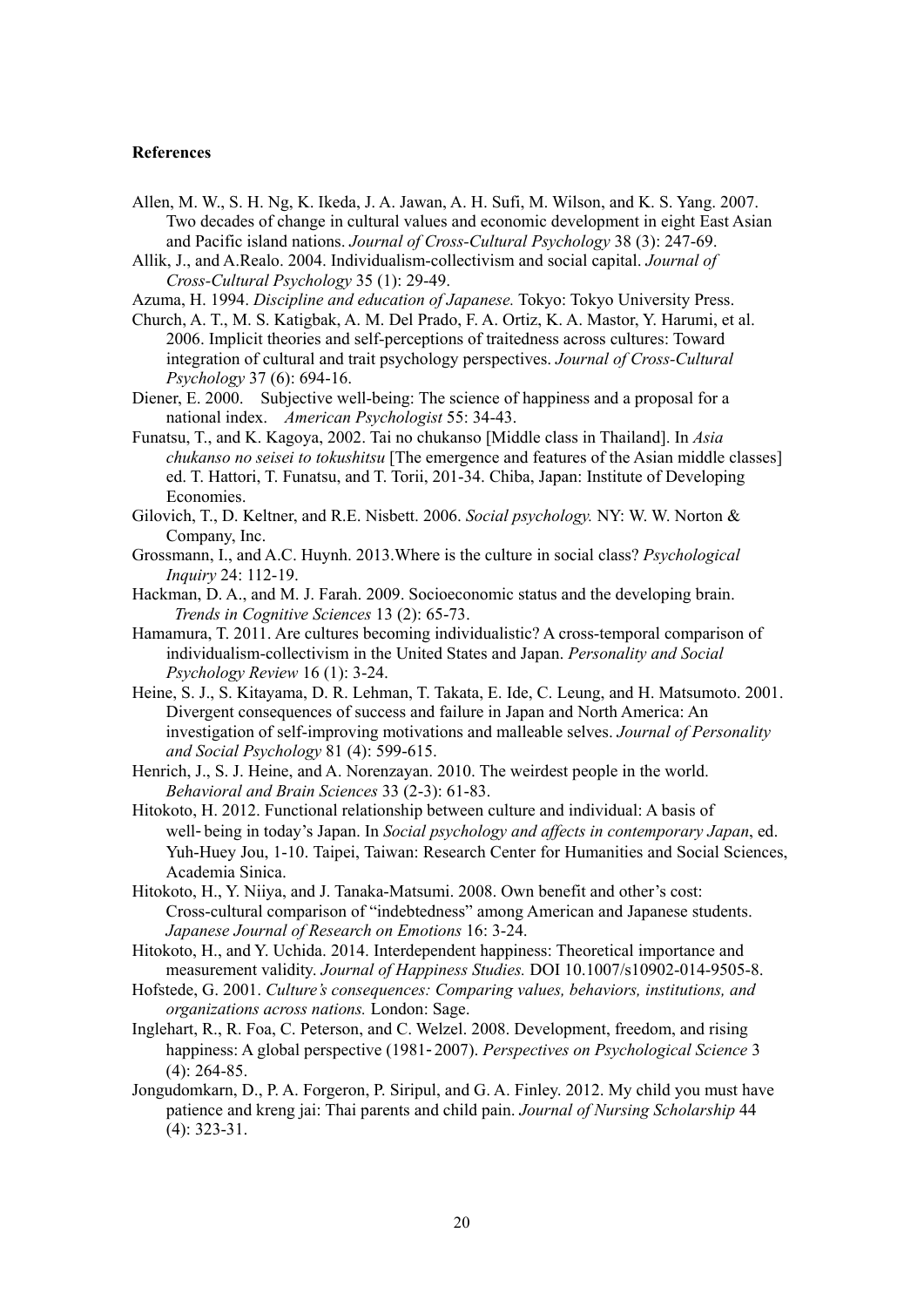Kan, C., M. Karasawa, and S. Kitayama. 2009. Minimalist in style: Self, identity, and well-being in Japan. *Self and Identity* 8: 300-17.

Kawachi, I., and S. Wamala. 2006. *Globalization and health.* NY: Oxford University Press.

Kitayama, S., and Y. Uchida. 2007. Self as cultural mode of being. In *Handbook of cultural psychology* ed. S. Kitayama, and D. Cohen, 136-74. NY: Guilford Press.

- Kraus, M. W., P. K. Piff, R. Mendoza-Denton, et al. 2012. Social class, solipsism, and contextualism: How the rich are different from the poor. *Psychological Review* 119 (3): 546-72.
- Kumar, S. M. 2002. An introduction to Buddhism for the cognitive-behavioral therapist. *Cognitive and Behavioral Practice* 9 (1): 40-43.
- Kwan, V. S., M. H. Bond, and T. M. Singelis. 1997. Pancultural explanations for life satisfaction: Adding relationship harmony to self-esteem. *Journal of Personality and Social Psychology* 73 (5): 1038-51.
- Markus, H. R., and A. Conner. 2013. *Clash!: 8 cultural conflicts that make us who we are.* NY: Hudson Street Press.
- Markus, H. R., and S. Kitayama, 1991. Culture and self: Implications for cognition, emotion, and motivation. *Psychological Review* 98: 224-53.
- Muramoto, Y. 2006. Japan: Tradition and change in the Japanese family. In *Families across cultures: A 30-nation psychological study,* ed. J. Georgas, J. W. Berry, F. J. R. van de Vijver, C. Kagitcibasi, and Y. H. Poortinga, 386-93. Cambridge: Cambridge University Press.
- Naito, T., J. Wangwan, and T. Tani. 2005. Gratitude in university students in Japan and Thailand. *Journal of Cross-Cultural Psychology* 36 (2): 247-63.
- Nakamura, H. 1994. *Nakamura hajime senshû : Genshi bukkyô no shiso* [Thinkings of the Original Buddhism]*,* vol. 16. Tokyo: Shun-Juu Sha.
- Neff, K. D., K. Pisitsungkagarn, and Y. P. Hsieh. 2008. Self-compassion and self-construal in the United States, Thailand, and Taiwan. *Journal of Cross-Cultural Psychology* 39 (3): 267-85.
- Oishi, S., and J. Graham. 2010. Social Ecology: Lost and found in psychological science. *Perspectives on Psychological Science* 5 (4): 356-77.
- Oishi, S., and H. W. Sullivan. 2005. The mediating role of parental expectations in culture and well-being. *Journal of Personality* 73 (5): 1267-94.
- Oishi, S., E. F. Diener, R. E. Lucas, and E. M. Suh. 1999. Cross-cultural variations in predictors of life satisfaction: Perspectives from needs and values. *Personality and Social Psychology Bulletin* 25 (8): 980-90.
- Ryff, C. D., and C. L. Keyes. 1995. The structure of psychological well-being revisited. *Journal of Personality and Social Psychology* 69: 719-19.
- Schwartz, S. H. 1994. Are there universal aspects in the structure and contents of human values? *Journal of social issues* 50 (4): 19-45.
- Snibbe, A. C., and H. R. Markus. 2005. You can't always get what you want: Educational attainment, agency, and choice. *Journal of Personality and Social Psychology* 88 (4): 703-20.
- Statistics Bureau. 2010. The 2010 population census of Japan. Tokyo: Ministry of Internal Affairs and Communications.
- Steger, M. F., Y. Kawabata, S. Shimai, and K. Otake. 2008. The meaningful life in Japan and the United States: Levels and correlates of meaning in life. *Journal of Research in Personality* 42 (3): 660-78.
- Suh, E. M. 2007. Downsides of an overly context-sensitive self: Implications from the culture and subjective well-being research. *Journal of Personality* 75 (6): 1321-43.
- Suh, E. M., E. Diener, and J. A. Updegraff. 2008. From culture to priming conditions: Self-construal influences on life satisfaction judgments. *Journal of Cross-Cultural Psychology* 39: 3-15.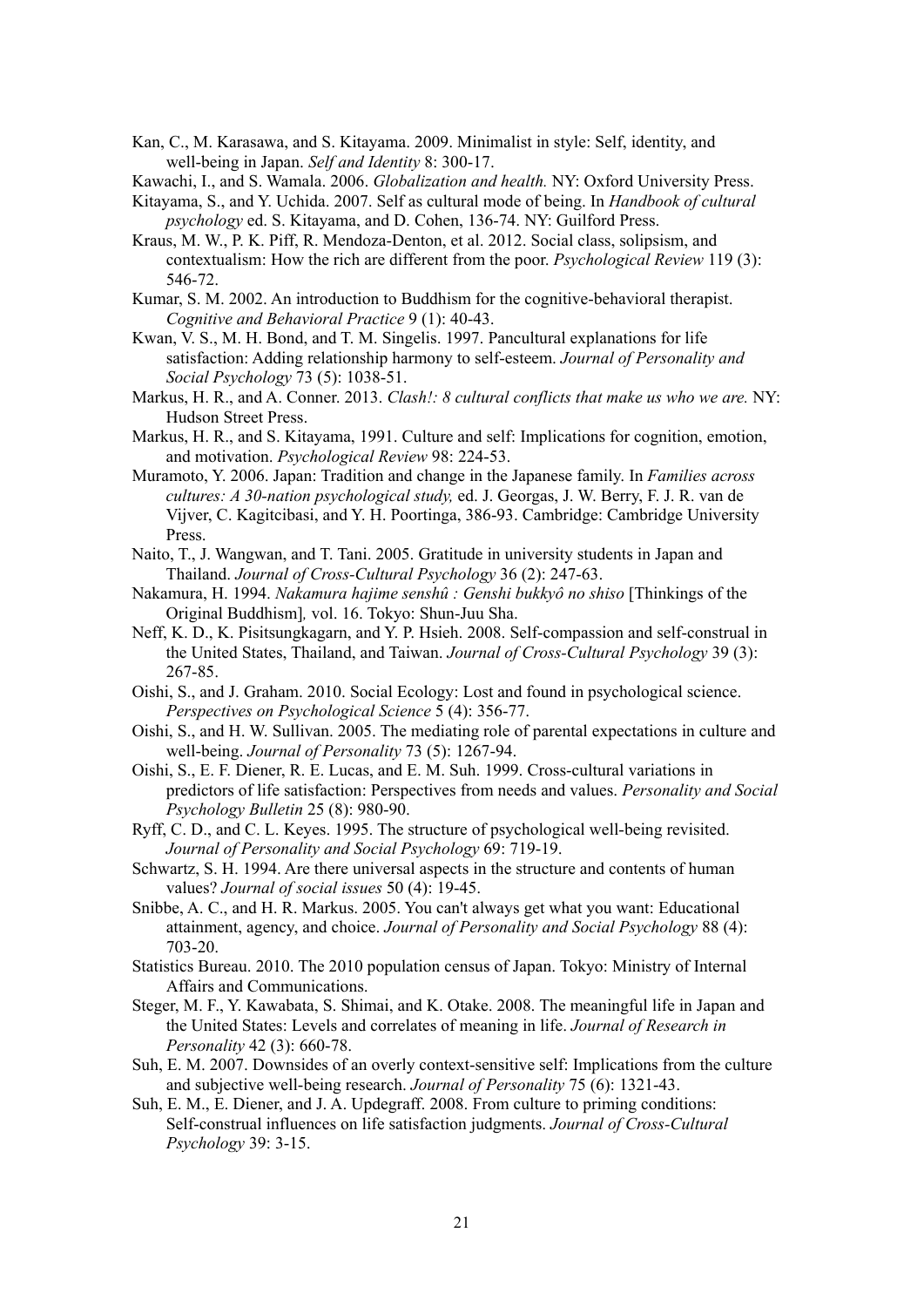- Takata, T. 2000. On the scale for measuring independent-interdependent view of self. *Bulletin of Research Institute, Nara University* 8: 145-63.
- Uchida, Y., and Y. Ogihara. 2012. Cultural construal of happiness: Cultural psychological perspectives and future direction of happiness research. *Japanese Psychological Review*  55 (1): 26-42.
- Uchida, Y., and S. Kitayama, 2009. Happiness and unhappiness in East and West: Themes and variations. *Emotion* 9: 441-56.
- Varela, F. J. 1997. *Sleeping, dreaming, and dying. An exploration of consciousness with the Dalai Lama.* Somerville, MA: Wisdom Publications.
- Varnum, M. E. W., and S. Kitayama. 2011. What's in a name?: Popular names are less common on frontiers. *Psychological Science* 22 (2): 176-83.
- Winskel, H. 2010. A comparison of caretaker-child conversations about past personal experiences in Thailand and Australia. *Journal of Cross-Cultural Psychology* 41 (3): 353-67.
- World Bank. 2012. *World development indicators, and gender statistics*. Retrieved June 24, 2013, from http://data.worldbank.org/data-catalog/.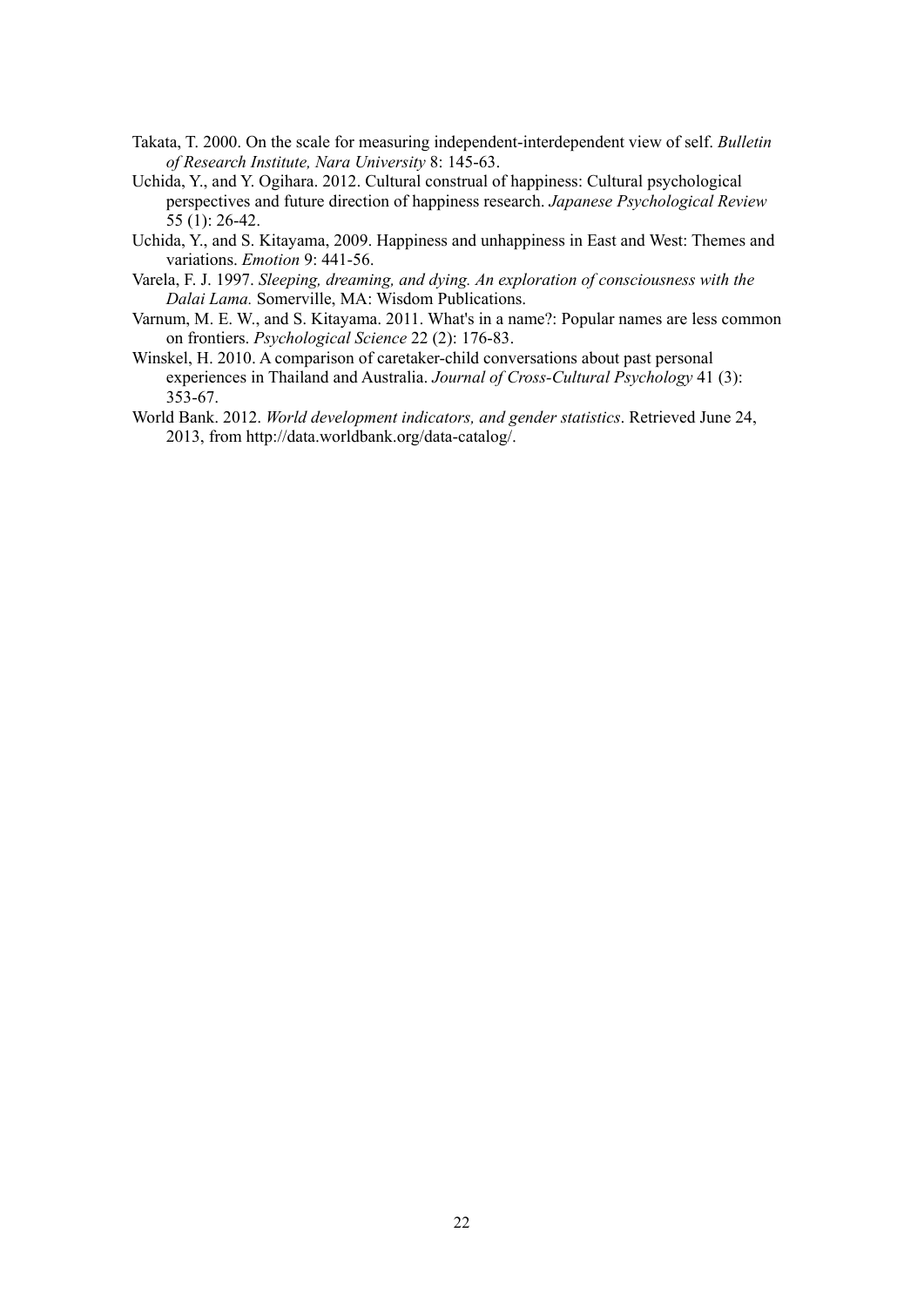## **Tables**

#### **Table 1**

## **Principal component loadings and the descriptive statistics of the interdependent happiness scale items.**

| Items                                                                                                        | Principal<br>Component<br>Loadings <sup>a</sup> | Min              | Max            | Mean | SD   |
|--------------------------------------------------------------------------------------------------------------|-------------------------------------------------|------------------|----------------|------|------|
| I believe that I and those around me are happy.<br>1.                                                        | .66                                             | $\theta$         | $\overline{4}$ | 3.16 | 1.21 |
| I do not have any major concerns or anxieties.<br>2.                                                         | .55                                             | $\mathbf{0}$     | 4              | 2.68 | 1.45 |
| I generally believe that things are going well for me in general,<br>3.<br>as they are for others around me. | .72                                             | $\mathbf{0}$     | 4              | 3.48 | 0.87 |
| I feel I am being positively evaluated by others around me.<br>4.                                            | .48                                             | $\boldsymbol{0}$ | 4              | 3.25 | 1.22 |
| Although it is quite average, I live a stable life.<br>5.                                                    | .66                                             | $\mathbf{0}$     | 4              | 3.01 | 1.26 |
| I believe that my life is just as happy as that of others around me.<br>6.                                   | .48                                             | $\mathbf{0}$     | 4              | 3.05 | 1.40 |
| I make significant others happy.<br>7.                                                                       | .53                                             | $\boldsymbol{0}$ | 4              | 3.40 | 1.00 |
| I believe I have achieved the same standard of living as those around me.<br>8.                              | .63                                             | $\boldsymbol{0}$ | 4              | 2.70 | 1.51 |
| I can do what I want without causing problems for others.<br>9.                                              | .35                                             | 1                | 4              | 3.73 | 0.64 |

*Note:* a) Explained variance 32.76%

## **Table 2 Demographic characteristics of the interdependent happiness scale score (** $N = 80$ **).**

| Gender | Age group     | $\boldsymbol{n}$ | Mean  | SD    |
|--------|---------------|------------------|-------|-------|
| Female | 20s           | 8                | 25.88 | 3.48  |
|        | 30s           | 11               | 26.55 | 7.33  |
|        | 40s           | 7                | 29.00 | 3.96  |
|        | 50s           | 7                | 29.86 | 6.26  |
|        | 60s and above | 6                | 26.67 | 8.69  |
| Male   | 20s           | 5                | 30.40 | 5.03  |
|        | 30s           | 13               | 26.00 | 5.64  |
|        | 40s           | 8                | 30.50 | 4.72  |
|        | 50s           | 11               | 31.55 | 4.91  |
|        | 60s and above | 4                | 31.00 | 10.00 |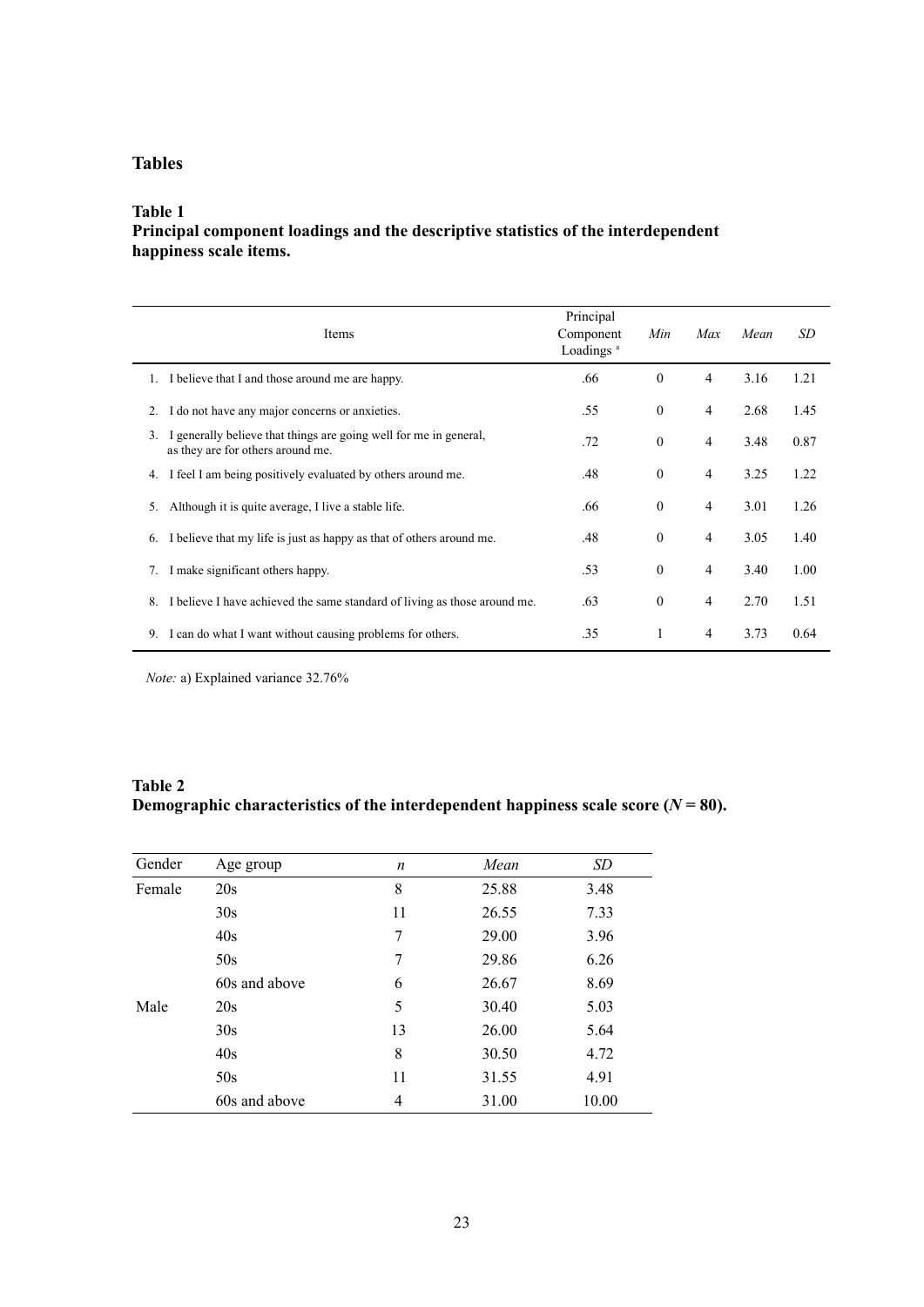### **Table 3 Principal component loadings and the descriptive statistics of the objective socio-economic status.**

| Indicators         | Principal<br>Component<br>Loadings <sup>a</sup> | Min      | Max     | Mean                                                                 | <i>SD</i> |  |
|--------------------|-------------------------------------------------|----------|---------|----------------------------------------------------------------------|-----------|--|
| Annual income      | .82                                             | 20000    | 1200000 | 237531.65                                                            | 233463.00 |  |
| Level of education | .77                                             | $\theta$ | 5       | 2.54                                                                 | 0.90      |  |
| Job rank           | .85                                             | 1        | 3       | 1: Workers $= 51$<br>2: Employees = $12$<br>3: Administrators = $17$ |           |  |

*Note:* a) Explained variance 65.78%

## **Table 4 Correlations among the measures.**

|                                  | Interdependent<br>Happiness | Happiness                | Satisfaction with<br>Life | Objective<br>Socio-economic<br><b>Status</b> | Subjective<br>Socio-economic<br><b>Status</b> |
|----------------------------------|-----------------------------|--------------------------|---------------------------|----------------------------------------------|-----------------------------------------------|
| Interdependent Happiness         | $\overline{\phantom{0}}$    |                          |                           |                                              |                                               |
| Happiness                        | $.33***$                    | $\overline{\phantom{0}}$ |                           |                                              |                                               |
| Satisfaction with Life           | $.34***$                    | $.42***$                 | $\overline{\phantom{a}}$  |                                              |                                               |
| Objective Socio-economic Status  | $-.32$ **                   | .06                      | .03                       |                                              |                                               |
| Subjective Socio-economic Status | $-.02$                      | .14                      | .13                       | ***<br>.43                                   | $\overline{\phantom{0}}$                      |

*Note:* Objective Socio-economic Status is the principal component score of income, level of education, and job rank. Subjective Socio-economic Status is the assessment of own standard of living from 1:Very poor to 5:Very comfortable. \*\*\* *p*<.001, \*\* *p* <.01, \* *p<.*05*.*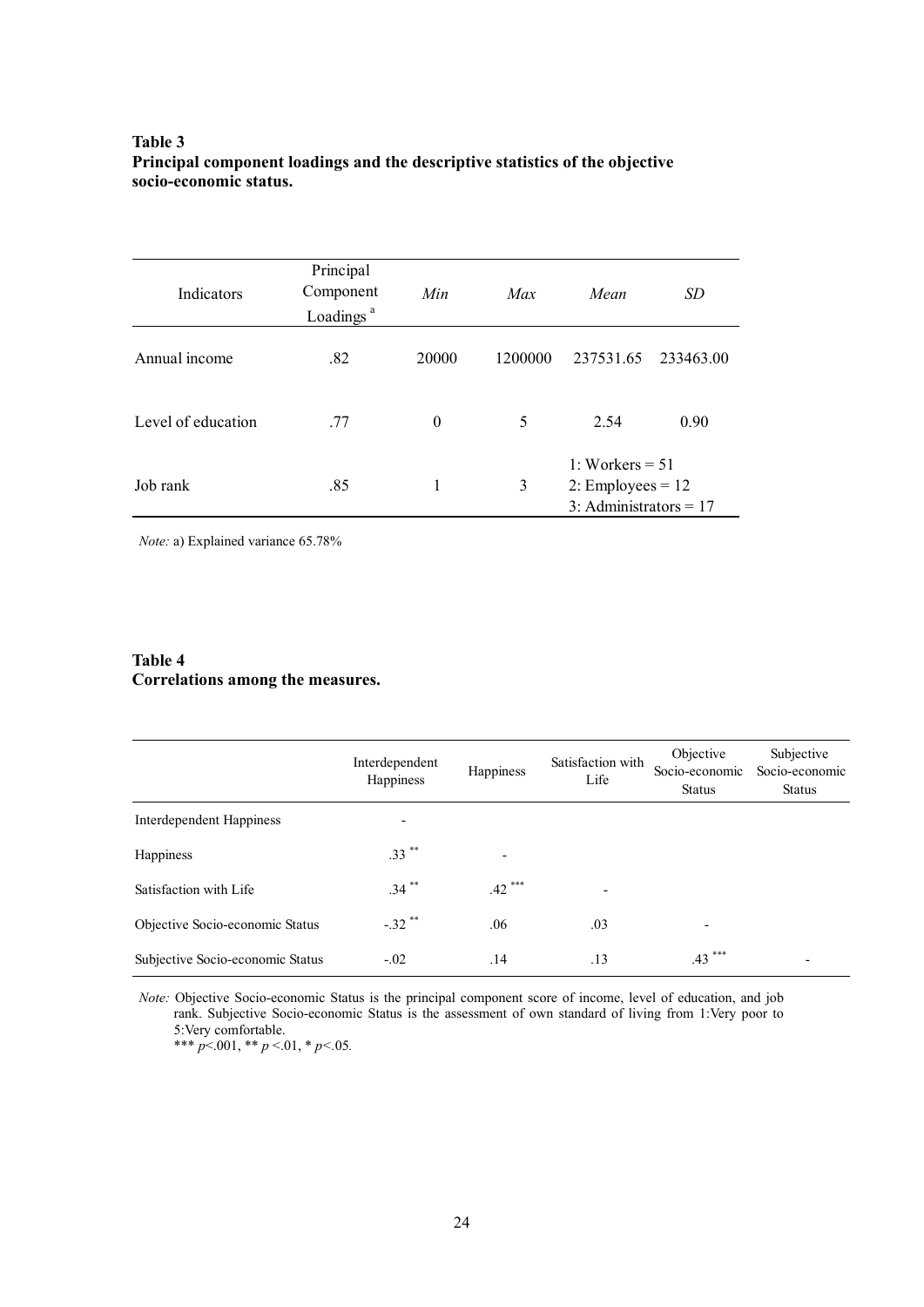### **Figures**

#### **Figure 1**

Increase in GNI per capita, from 1960 to 2011 in Japan, Thailand, and the U.S.



**Figure 2** Increase in expected years of schooling, from 1971 to 2010 in Japan, Thailand, and the **U.S.** 

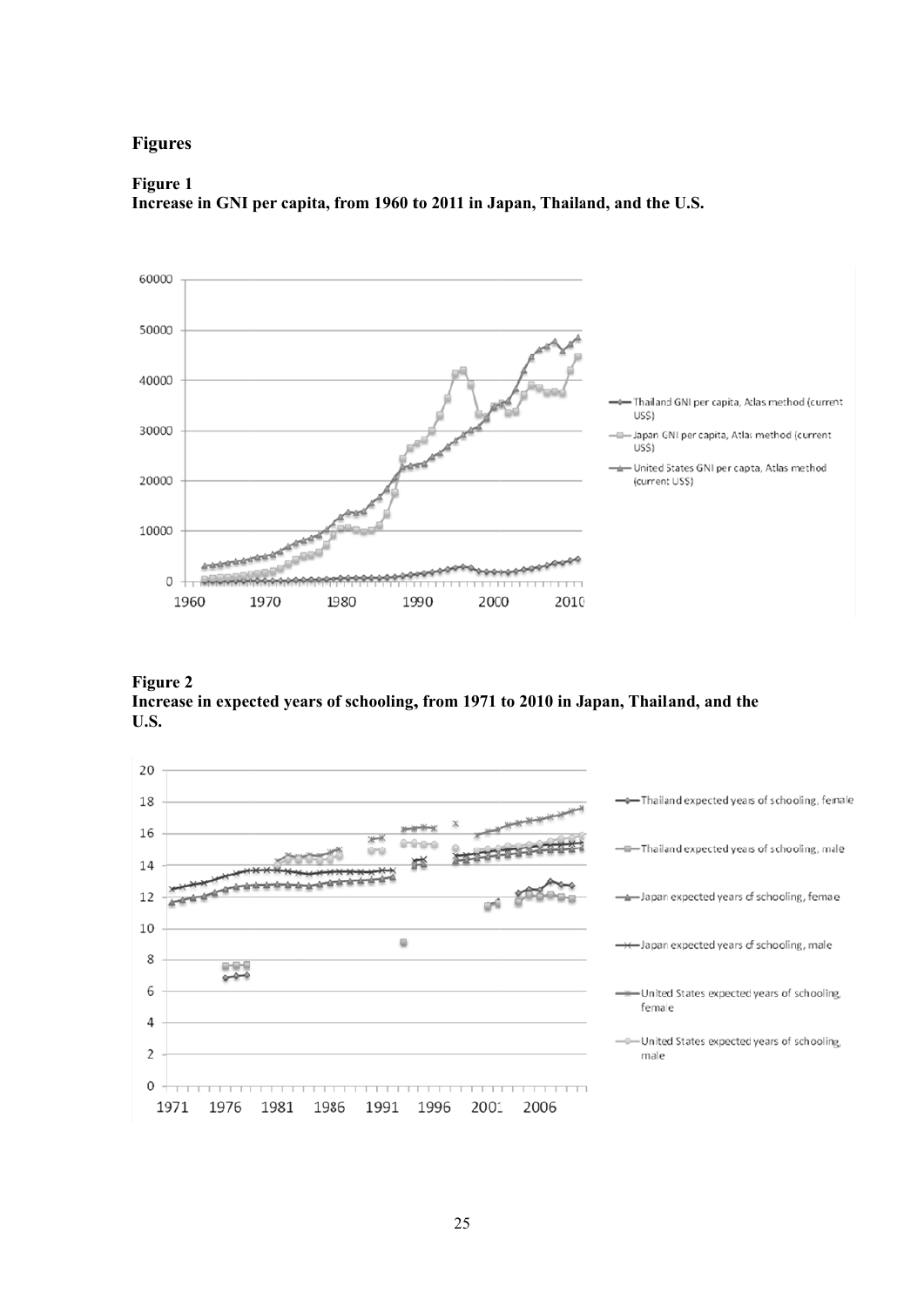**Figure 3** Distribution of the interdependent happiness scale score



Note: Normal distribution represents the estimated population distribution of the scale score.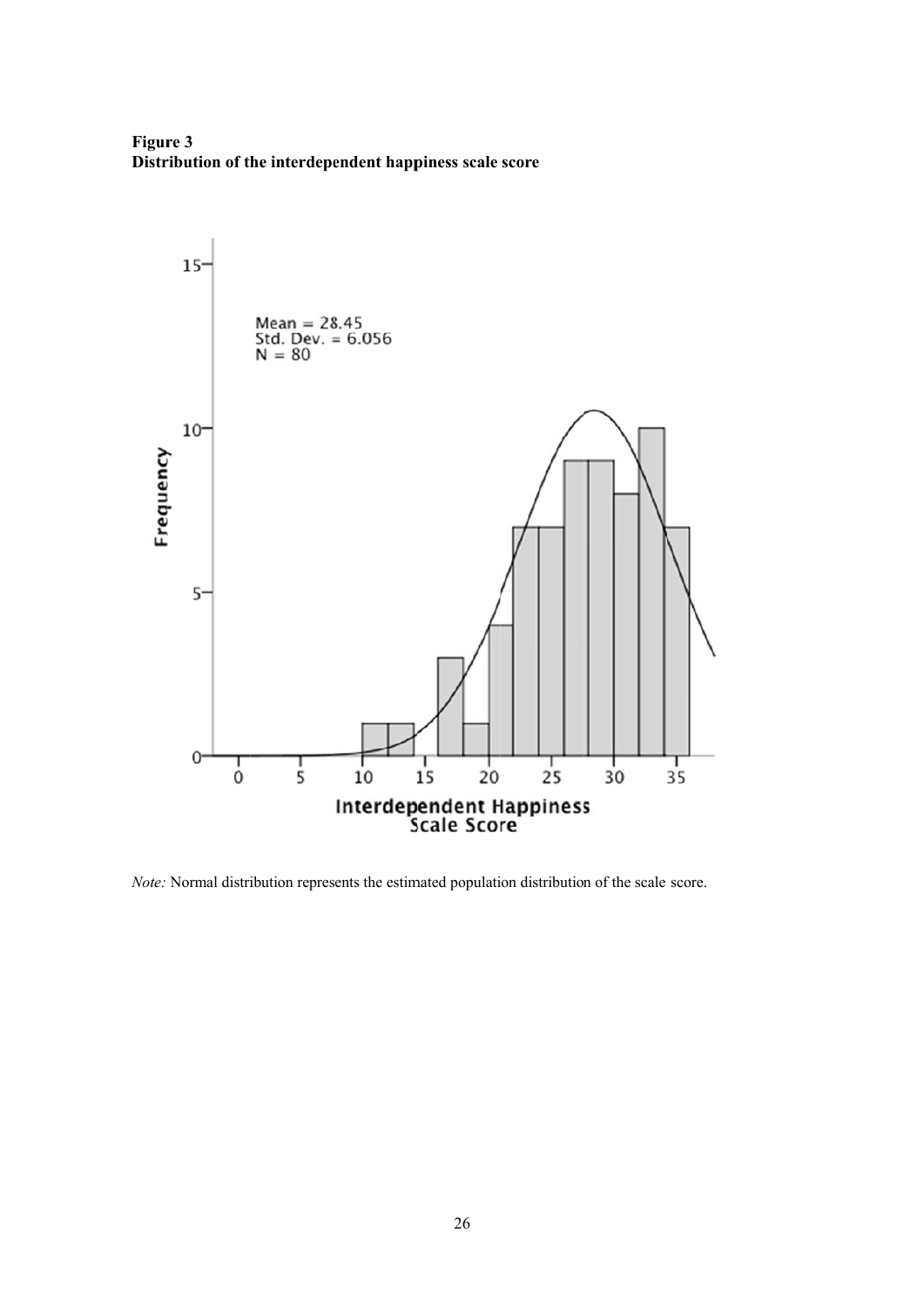**Figure 4** Correlation between objective socio-economic status and interdependent happiness



*Note:* Urban residents are the participants in Bankok and Chonburi province, while rural residents are those in Trang, Chiang Khan, and Uttaradit provinces. The line is the regression line predicting interdependent happiness from Objective Socio-economic Status.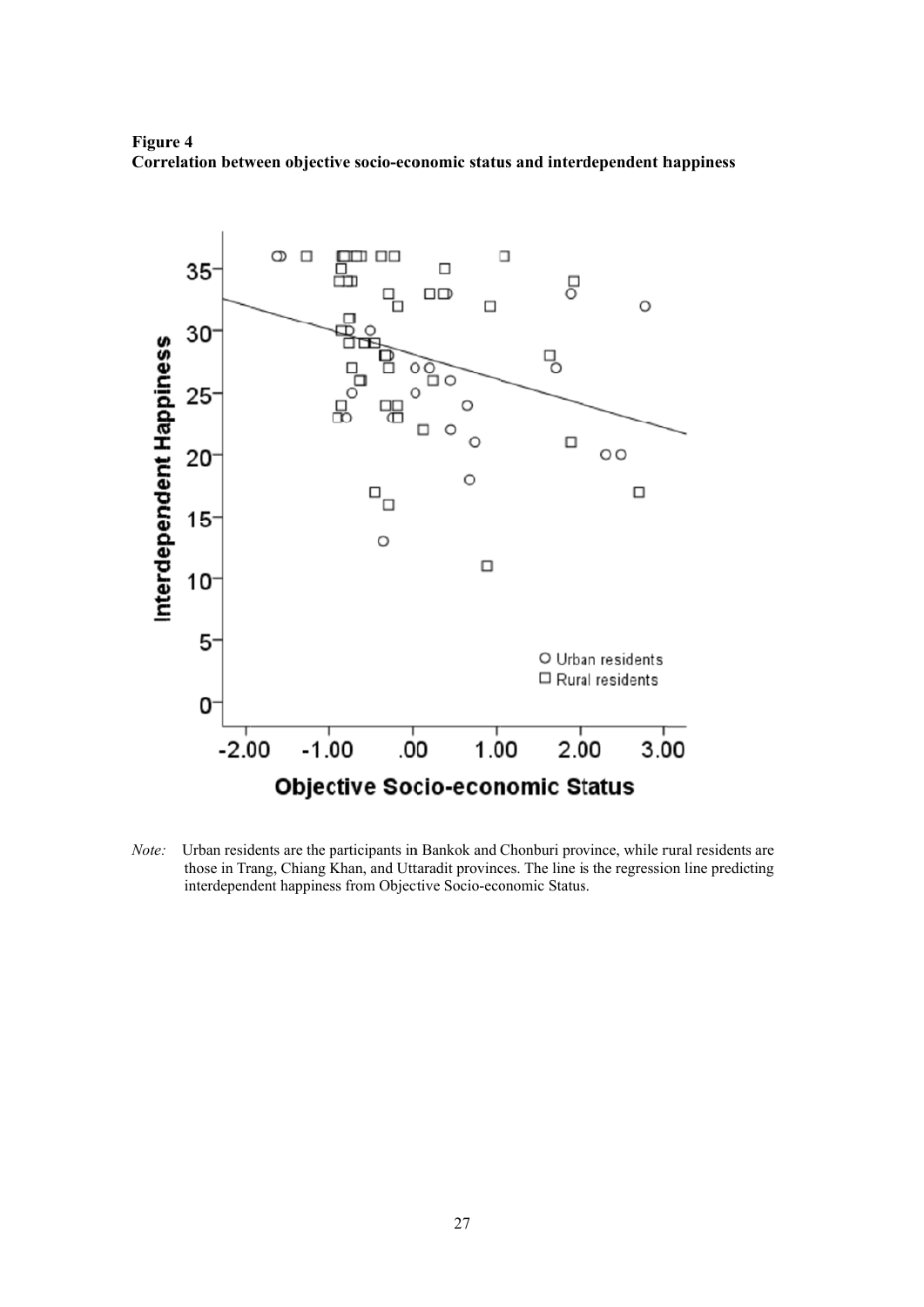**Abstract (in Japanese)** 

会経済的地位を持つ個人(例; より多くの収入、長い教育歴、および管理職地位)が、